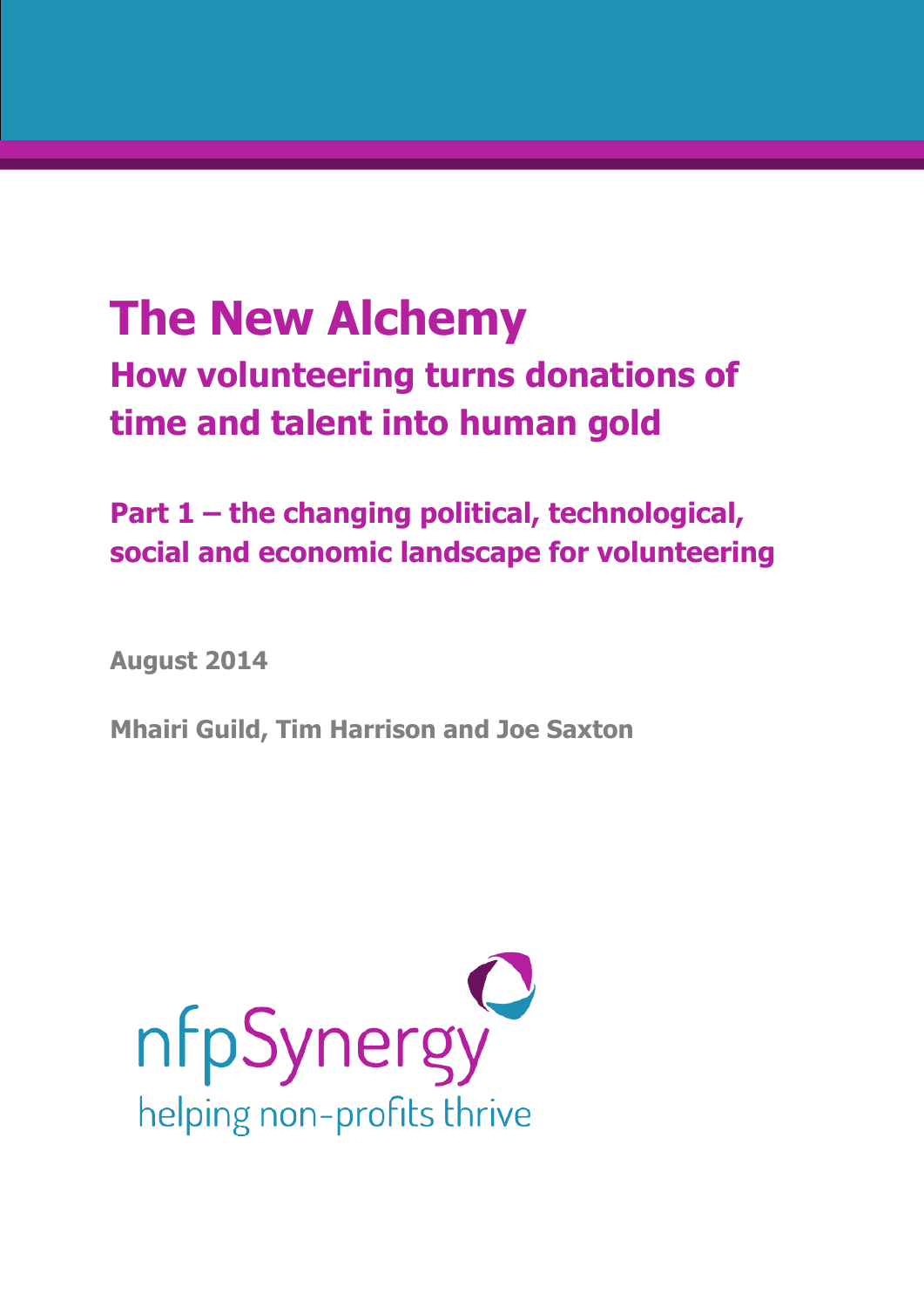## **Introduction – the rise and fall of the selfish volunteer**

Our last major report on volunteering in 2005 ended with the conclusion that, considering the seismic shifts in socio-demographic trends and the expectations of  $21<sup>st</sup>$  century life, it was no longer enough to rely on the older lady helping out in the charity shop five days a week.

Volunteers of all ages needed greater flexibility, more meaningful experiences and more creative recruitment and management to help unleash their potential; it was, we argued, the age of the 'selfish volunteer'.

"To help people be altruistic, we need to help them be selfish. Volunteering can help volunteers overcome loneliness, meet friends, gain skills, get jobs, or just feel good about themselves. The selfish volunteer is not a bad person, or part of an unwelcome trend – it is at the heart of the future of volunteering." The 21<sup>st</sup> Century Volunteer (2005)

This insight still holds true in 2014 and to an extent, this revised report builds on the concept of unleashing the 'selfish volunteer'. Indeed, for a time, it was our working title. However, during the course of our research, it became clear that while many things have changed in volunteering, there is a great deal that stays constant. We could talk about the myriad of reasons that prompt people to give their time. We could talk about how volunteering is under-resourced compared to fundraising, its testosterone-charged big sibling. We could talk about the spectrum of quality of volunteers and management.

However, what has really struck us this time is that volunteering, at its core, remains transformational. It transforms both the giver and the receiver. It transforms the organisation's ability to deliver to beneficiaries cost-effectively. Put simply, volunteering can bring out the very best in people.

The process of volunteering is therefore a kind of alchemy. Volunteering takes up that most universal of human resources - time. It takes that universal resource, so often squandered, and uses it to transform people's lives. It takes a universal base asset and turns it into the human gold of changed lives.

It is all too easy for researchers like us to stay distant from our work, to be 'dispassionate' about our subject matter. In the case of volunteering, we have been sucked into the universality, the power and the passion when volunteering works at its best; when donations of time and talent are turned into the equivalent of human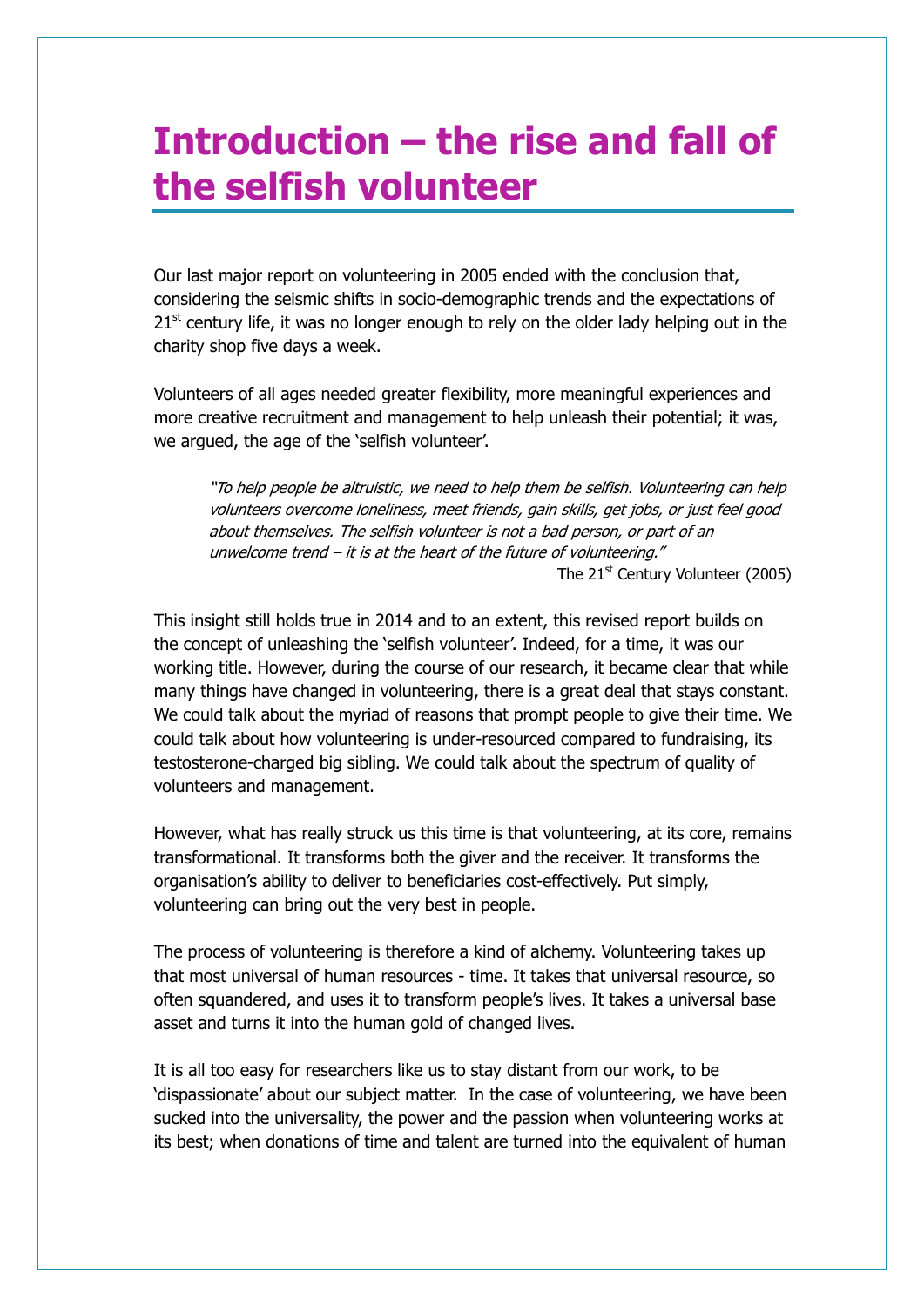gold.

The last page of this report describes how this is the first part of seven. This first bite-size chunk (admittedly quite a large mouthful at over 25 pages) looks at the changes in the external climate, covering several issues.

Section one of this report looks at the changes in the **political climate** for volunteering. In particular, it examines the impact of austerity, of the 'Big Society' and of the excitement and hubris generated by the Olympics.

The next section looks at the impact of rapid changes in **technology,** particularly the impact of the internet and smartphones and the potential for microvolunteering.

Section three looks at **social** changes, including ageing, changing family structures, changing leisure patterns and the rise in cultural diversity.

The **economic** impact is outlined in section four, including how spending power is increasingly going to be in the hands of older people.

The **final section** expands a bit on the importance of two specific issues, **new retirees** and the **growth in choice,** and how both of these will impact on volunteering.

Where there is a quote in italics without a source or a reference, it will be from the 20 or so interviews we carried out for the report. We have kept them anonymous to emphasise the collective wisdom of our interviewee input, rather than single out the individual contributions.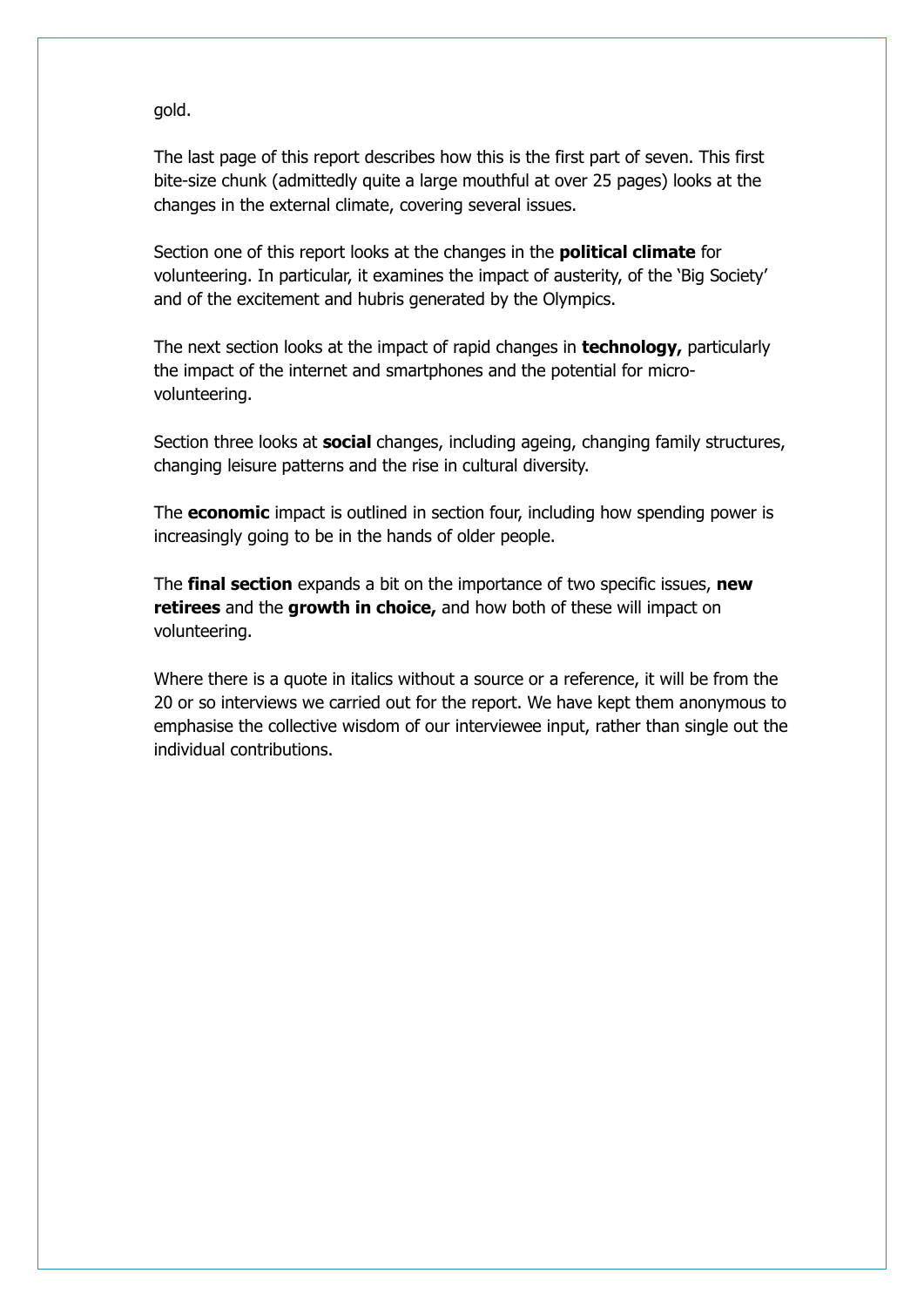## **Political impacts on volunteering**

### **Recessionary economics and the age of austerity**

Since the 2008 crash, the public and individual purses have been extremely tight. Banks were bailed out, economies shrank and unemployment and underemployment grew. For individuals, the obvious priorities have remained securing and retaining employment, meeting rent or mortgage payments and getting food on the table. While charity donations and volunteering have stayed surprisingly stable (as the next part<sup>1</sup> of this report will show), the all-too-understandable concern within the third sector has been how to capture public generosity during a downturn. To volunteer your time for a charitable cause, you must first have it available to give and financial insecurity has left this in short supply.

The austerity policies of the coalition government, a response to the later years of the crisis, are meanwhile having even more complex structural implications for volunteering, which may take several more years to be fully understood. At the broadest level, public spending cuts during a time of economic hardship have created increasing demand for services. Charities have stepped into the gap left by the state and are working to offset the impact of cuts in housing, welfare and other key public sectors. There has also been a significant expansion of specific volunteerled services such as food banks in direct response to welfare changes. $2$ 

The picture is therefore mixed. On the one hand, the demand for volunteers is higher than ever at the very time individuals have their work cut out looking after their own families. On the other, austerity may or may not be boosting volunteer levels regardless (seen in the 2012-13 Community Life survey, discussed further in part 2) as people step in to save local services, ranging from libraries<sup>3</sup> to search and rescue services<sup>4</sup>. This apparent increase has been hailed by coalition ministers as a sign that their Big Society agenda is working<sup>5</sup> (though a dip in the most recent Community Life survey makes that argument more difficult). However, critics have

j

 $<sup>1</sup>$  See the endpiece of the report for details on the different parts of this report</sup>

<sup>&</sup>lt;sup>2</sup> Curtis, Andrew (2013) 'Volunteering for Stronger Communities Research Project Year one Report: Summary and Key Findings' Institute for Volunteering Research.

[http://www.ivr.org.uk/images/stories/VSC%20Research%20Project%20Summary%20Final.pdf.](http://www.ivr.org.uk/images/stories/VSC%20Research%20Project%20Summary%20Final.pdf) Viewed April 22, 2014.

<sup>&</sup>lt;sup>3</sup> Hope, Christopher (4 January, 2014) 'Is The Big Society Finally Here? Big Surge in Volunteers Helping Out at Libraries' The Telegraph. [http://www.telegraph.co.uk/culture/10549932/Is-the-Big-Society-finally-here-Big](http://www.telegraph.co.uk/culture/10549932/Is-the-Big-Society-finally-here-Big-surge-in-volunteers-helping-out-at-libraries.html)[surge-in-volunteers-helping-out-at-libraries.html.](http://www.telegraph.co.uk/culture/10549932/Is-the-Big-Society-finally-here-Big-surge-in-volunteers-helping-out-at-libraries.html) Viewed April 22, 2014.

<sup>&</sup>lt;sup>4</sup> Hardcastle, Jim & Derounian, James (20 October 2011) 'Search and Rescue Volunteers Lost in Bidget Cuts'. Guardian Professional. [http://www.theguardian.com/voluntary-sector-network/community-action](http://www.theguardian.com/voluntary-sector-network/community-action-blog/2011/oct/20/search-rescue-volunteers-budget-cuts)[blog/2011/oct/20/search-rescue-volunteers-budget-cuts.](http://www.theguardian.com/voluntary-sector-network/community-action-blog/2011/oct/20/search-rescue-volunteers-budget-cuts) Viewed April 22, 2014.

<sup>&</sup>lt;sup>5</sup> Hope, Christopher, 'Is The Big Society Finally Here?'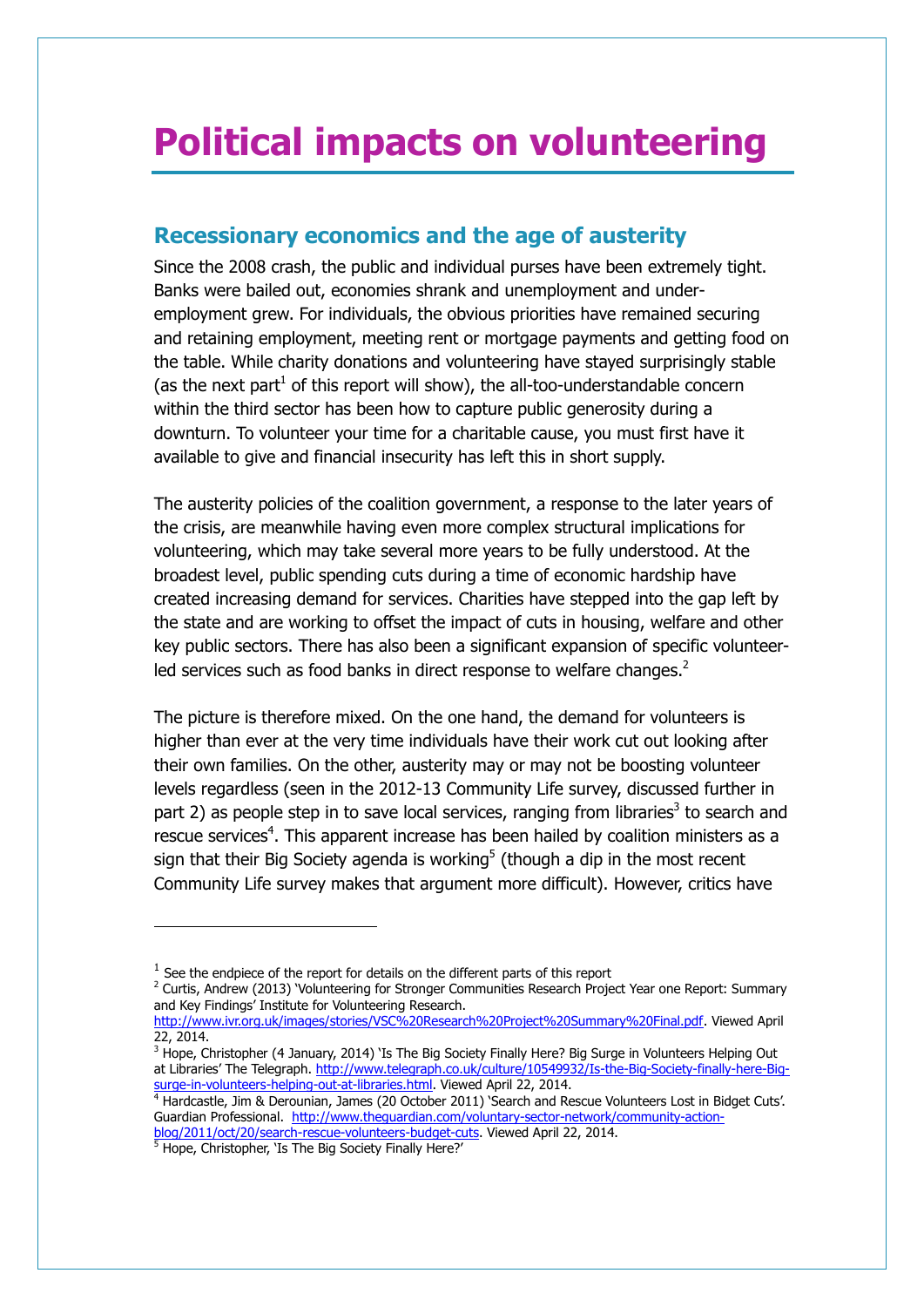pointed out that in some cases, volunteers may be taking the places of paid staff. For example, the 44% increase in library volunteers in 2013 was accompanied by a 7% drop in paid staff.<sup>6</sup> Such moves have unknown consequences for the quality of services and for local employment, as well as for the long-term direction for the delivery of key communal goods.

Recent work by the Institute of Volunteering Research has also suggested that the coalition government's welfare reform may be leading to an increase in demand for volunteer placement services in a different way, as the unemployed are increasingly told to undertake volunteer work to retain their benefits.<sup>7</sup> This demand comes at a time when volunteer centres have lost, on average, 12% of their local authority funding. The Institute's initial report paints a picture of voluntary services facing increased demand alongside decreasing resources. While the true impact of austerity on volunteering may still be unclear, many within the sector report significant concerns, particularly in light of the toll taken on the infrastructure for developing UK volunteering:

"I think the cuts have been a bad thing because there just isn't the infrastructure there to support volunteering anymore … less than 10 years ago this country was hailed internationally as having one of the best programmes on developing volunteering infrastructure in the world and now it's about as far from that position as it could possibly be." $^8$ 

### **From bloated government to 'Big Society'?**

When the coalition government took over from Labour in 2010, we heard much about the advent of the 'Big Society', imagined as a much more integrated yet informal, spontaneous and bottom-up flourishing of the voluntary and community sectors. Alleviating the social impacts of public spending cuts, we would see investment and support that emphasised grassroots civil society and creativity over the more structured support model that had developed during thirteen years of Labour government. We would be exchanging a well-funded but arguably unsustainable third sector policy for a lower-cost, more user-driven model that emphasised local ingenuity and the true spirit of voluntarism. So far, so sensible.

The rhetoric of the 'Big Society' has had substantial influence on the national conversation about volunteering, though opinions vary more regarding tangible impact. Encouraging and increasing volunteering was a central tenant of the Big Society agenda set out by the coalition in summer 2010 $^9$  and its flagship initiative

 $^6$  Ibid.

j

 $^7$  Curtis, Andrew (2013) 'Volunteering for Stronger Communities Research Project Year One Report.' <sup>8</sup> We interviewed 20 volunteering experts for this report and we quote them throughout it. Their insights underpin much of what we say and it's unfair to name and praise by attributing quotes. The list of interviewees will be available in the final report.

<sup>&</sup>lt;sup>9</sup> The Cabinet Office (2010). 'Building the Big Society'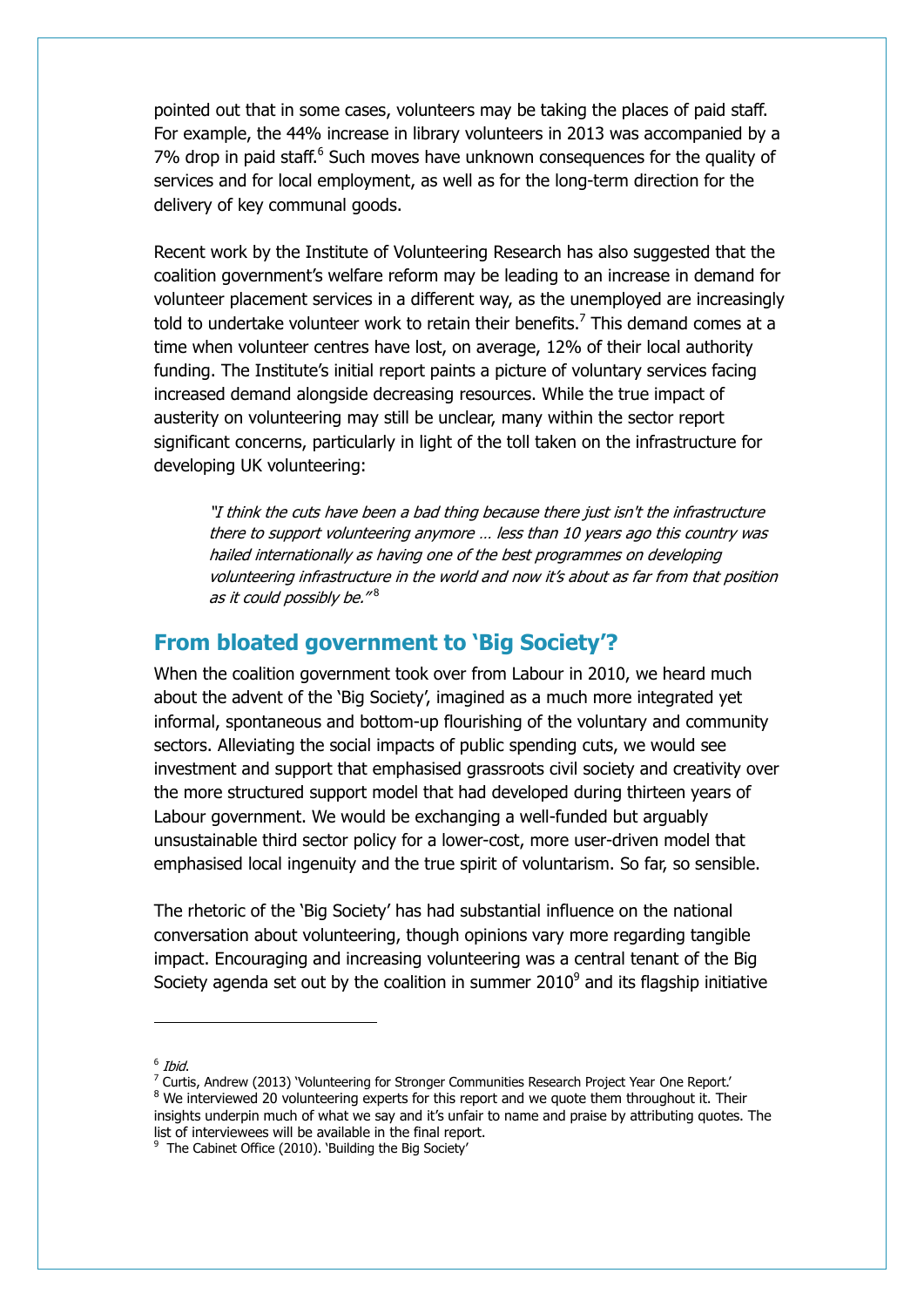has been the creation of the National Citizen Service, a residential citizenship programme, with an element of volunteering, open to all 16 and 17 year olds in England.<sup>10</sup> The programme has expanded quickly, from an initial pilot of 8,500 young people in 2011 to 26,000 in 2012, with an anticipated total of 90,000 this year.  $11$  More broadly, the government also committed to training 5,000 Community Organisers to 'identify local leaders and bring people together to act on what matters in their communities'.<sup>12</sup>

Such government-led initiatives are not new, but they add to the roster of schemes we noted in our first report, such as the Millennium Volunteers, the Citizenship Survey (which preceded the current Community Life programme), the ChangeUp volunteering hub that are now no more. Back in 2005, Dr Justin Davis Smith of the Institute of Volunteering Research (and now part of NCVO along with Volunteering England) felt that volunteering had made its mark on the agenda, regardless of future government changes, suggesting:

"Whoever is in power in the future, volunteering will be high on the political agenda for two reasons: 1) As part of the public sector reforms (i.e. public sector can't deliver on its own) and 2) Due to increasing recognition that volunteering is good for society and good for the community cohesiveness."

Sadly, his optimism now seems misplaced. So while new initiatives have not been in short supply, the big picture for volunteering infrastructure has tended to look much bleaker. An example of this is when Volunteering England merged with NCVO in 2012 after the Cabinet Office halved their strategic partner grants, which led to large income drops and staff losses on both sides. Some of the most common criticisms of the Big Society rhetoric have been its perceived failure to deliver concrete results rather than just be rhetoric. Others have argued that it has worked primarily as a diversion to austerity measures; the necessity of charities and volunteers stepping into the gap left by a receding state re-packaged as a liberating opportunity for local innovation and more sustainable models of service delivery.

#### **Volunteering for better for worse in a time of austerity**

Opinions within the volunteering sector remain mixed, with strong concerns about the reduced funding environment mingled with the recognition that there are some benefits to being forced into more innovative approaches. There is undoubtedly a hard edge to this as charities have been forced to survive with less. Lots of

<sup>10</sup> The Conservative Party (2014) 'Big Society'

-

[https://www.gov.uk/government/uploads/system/uploads/attachment\\_data/file/78979/building-big](https://www.gov.uk/government/uploads/system/uploads/attachment_data/file/78979/building-big-society_0.pdf)society 0.pdf. Viewed March 27, 2014.

[http://www.conservatives.com/Policy/Where\\_we\\_stand/Big\\_Society.aspx.](http://www.conservatives.com/Policy/Where_we_stand/Big_Society.aspx) Viewed March 26, 2014. National Citizen Service<http://www.ncsyes.co.uk/>

<sup>&</sup>lt;sup>11</sup> Natcen Social Research (2013) 'Evaluation of National Citizen Service: findings from the Evaluation of 2012 Summer and Autumn NCS Programme.

[http://natcen.ac.uk/media/205475/ncs\\_evaluation\\_report\\_2012\\_combined.pdf.](http://natcen.ac.uk/media/205475/ncs_evaluation_report_2012_combined.pdf) Viewed March 26, 2014. <sup>12</sup> The Conservative Party (2014) 'Big Society'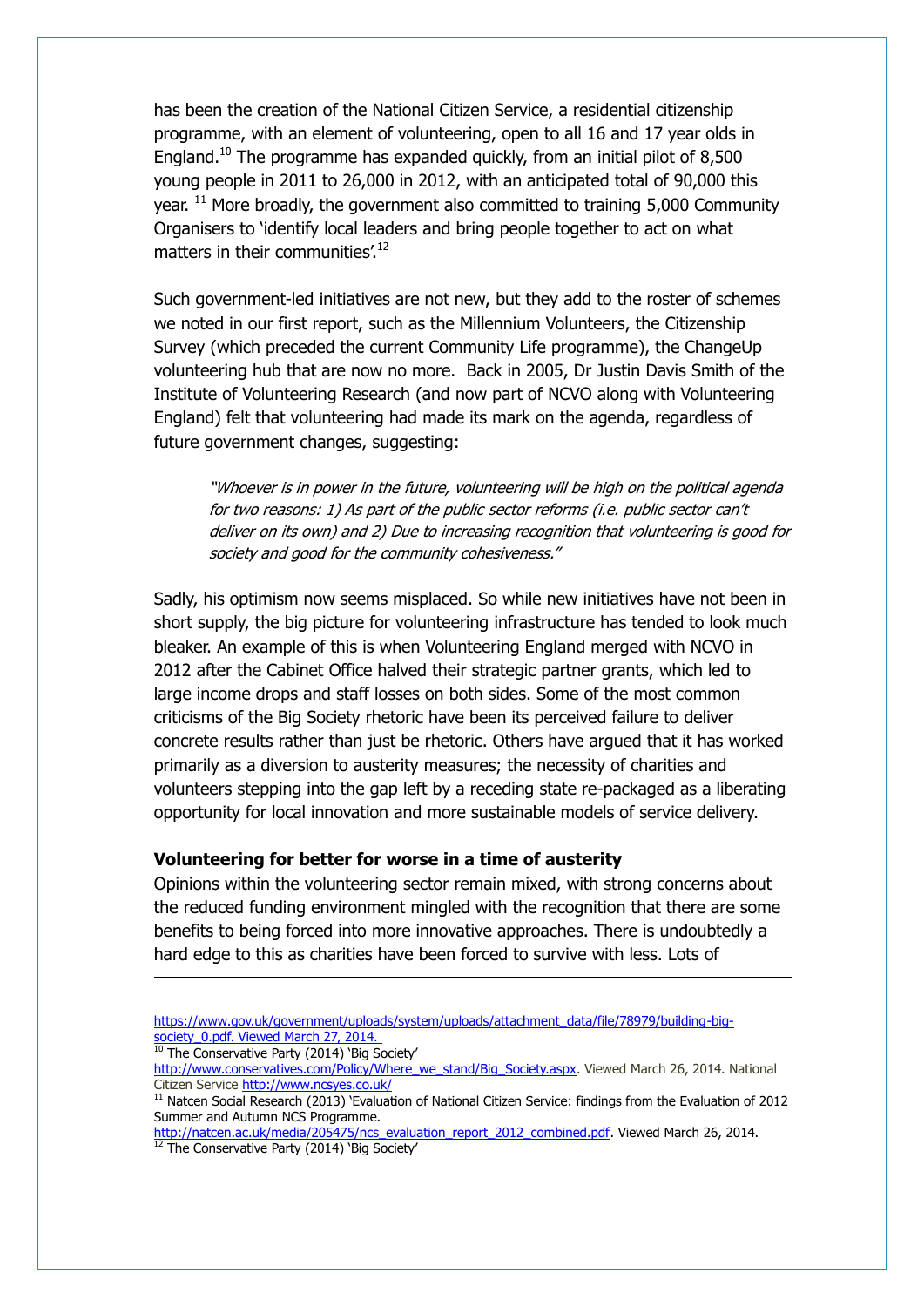organisations have seen a growing reliance on volunteers. In some instances, this is because they kind of embrace Big Society, but in lots more instances it's because of the cuts agenda. The latter has meant they've had to find alternative ways of delivering services with less money than they had in the past.

In this way, the economic crisis and the political responses to it have had impacts that are difficult to unravel and which combine both harmful and productive impacts. It has certainly changed the way many organisations have had to think about their funding mix, their service delivery and the whole range of resources at their disposal, sometimes for the better and sometimes purely out of funding desperation.

In some cases meanwhile, it is possible to overstate the impact since, as Rob Jackson notes, paid and unpaid work are often not in zero-sum opposition but coexist, while the majority of voluntary sector organisations have never had paid staff and remained reliant on volunteers throughout. The biggest impacts have therefore been around the kind of strategic thinking and future-proofing that organisations have needed to undertake, as well as the broader questions raised about how the public, private and third sectors will intersect in the delivery of public services and shared goods in the future.

#### **Austerity may be the root of volunteering innovation**

A number of interviewees emphasised that the silver lining to the drying up of statutory funding in recent years has been more initiative at sector, organisational and individual level; the sense that we have all needed to roll up our sleeves and come up with more creative solutions.

"I think that when there is less money around… actually what it can do is bring out the creative and innovative aspects of society. Rather than just that these services close, people come together and make them happen in their own way and I think that's been a marked change which the recession has had a direct impact on."

"Because there's less central government funding out there people are being forced to innovate"

"One of the impacts is that 5 years, 10 years ago, we would have always said the state would deliver for us and it was a public service - a lovely example is libraries, libraries were a public service that local authorities delivered and now a vast number of libraries are volunteer-led and are not public service… that's a really big shift and I think that shift is only going to grow."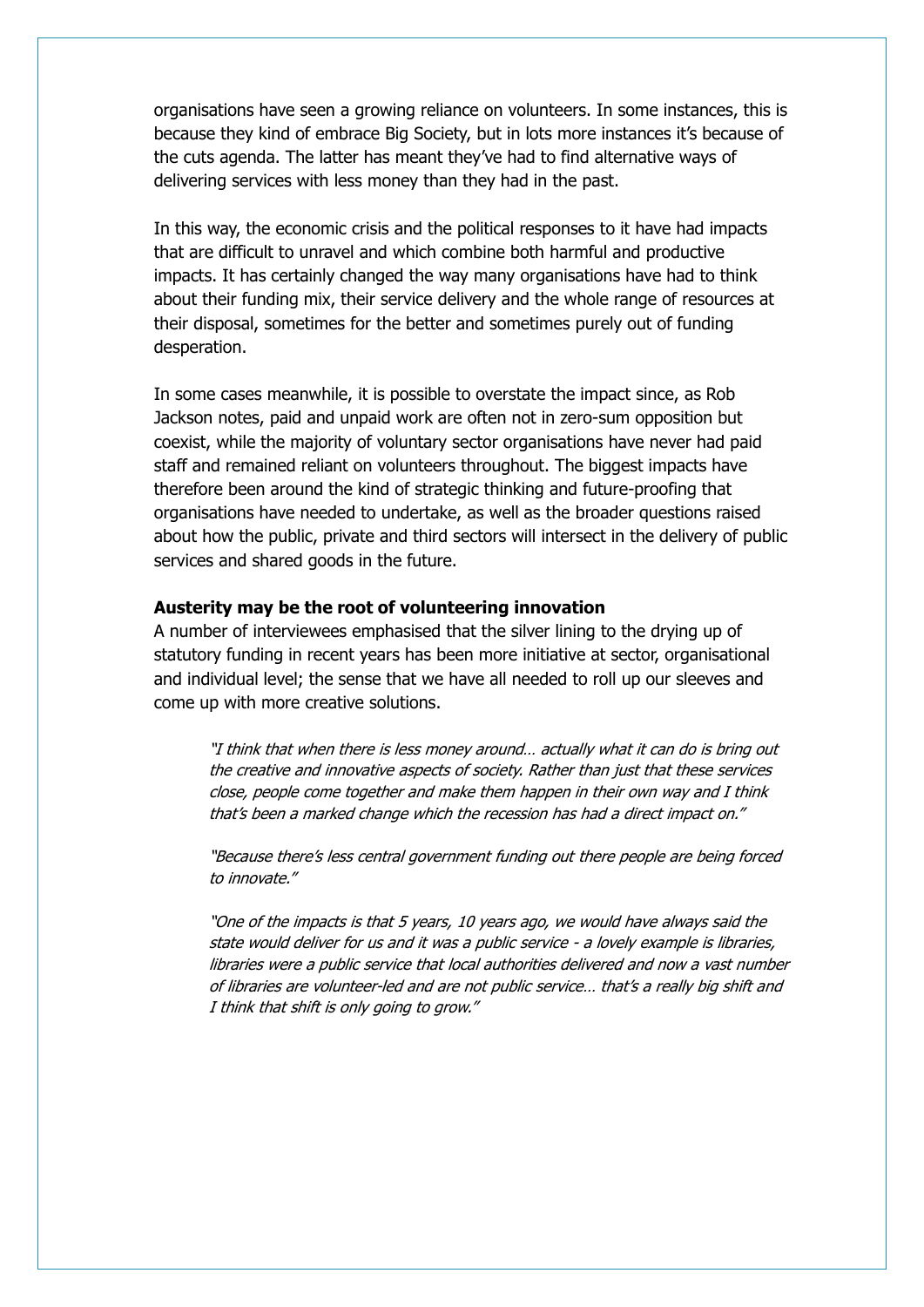At a broader level, the key concerns that sector commentators have raised during the research conducted for both editions of this report have related to the same key areas and are systemic, rather than related to specific governments:

- Government initiatives are often not structured in a considered and sustainable manner
- Such schemes can be great in awareness-raising and generating demand for volunteering, but are less helpful when it comes to developing the infrastructure necessary for the supply side, e.g. investment in effective volunteer management to create appropriate and engaging opportunities
- New, headline-grabbing programmes such as the National Citizenship Service are prioritised, rather than building on what is already working and is sector-led (which would be more cost-effective and more sustainable)

So whether we have Big Society or Big Government, volunteering continues to have a strongly political dimension and the outcomes of this often fall down in a similar way. Few would argue for less sector-led innovation and creativity or a commandand-control government relationship with third sector development. However, it also seems clear that a strong funding environment and stable political support for volunteering infrastructure, such as Volunteer Centres and effective volunteer management, are invaluable in ensuring the national commitment to volunteering we've so long paid lip-service to goes beyond the sound bite.

### **The hubris of the Olympics**

While it may seem strange to fixate on a single, albeit global, event as a turning point for volunteering, the 2012 London Olympics has loomed large in discussions of UK volunteering in recent years. So what did it really mean? Did it herald the joyous new world of volunteering spirit, commitment and infrastructure it appeared to that warm summer, or was it just hot air?

The Olympics certainly got many people excited about volunteering. 240,000 people applied for the 70,000 Games Maker volunteer positions and the profile of volunteering was boosted considerably.<sup>13</sup> Surveys of Games Makers taken immediately after the Olympics showed that the overwhelming majority were satisfied with their volunteering experience. Nearly half indicated they expected to volunteer more in the future than they had before the Games.<sup>14</sup> However, the

[B\\_Meta\\_Evaluation.pdf.](https://www.gov.uk/government/uploads/system/uploads/attachment_data/file/224181/1188-B_Meta_Evaluation.pdf) Viewed March 25, 2014.

j

<sup>14</sup> Dickson, Tracey and Benson, Angela (2012) 'London 2012 Games Makers: towards Redefining Legacy' [https://www.gov.uk/government/uploads/system/uploads/attachment\\_data/file/224184/Games\\_Makers\\_Ann](https://www.gov.uk/government/uploads/system/uploads/attachment_data/file/224184/Games_Makers_Annex.pdf)

<sup>&</sup>lt;sup>13</sup> Loughborough University (2013) 'Report 5: Post-games Evaluation Meta-Emulation of the Impacts and Legacy of London 2012 Olympic Games and Paralympic Games. [https://www.gov.uk/government/uploads/system/uploads/attachment\\_data/file/224181/1188-](https://www.gov.uk/government/uploads/system/uploads/attachment_data/file/224181/1188-B_Meta_Evaluation.pdf)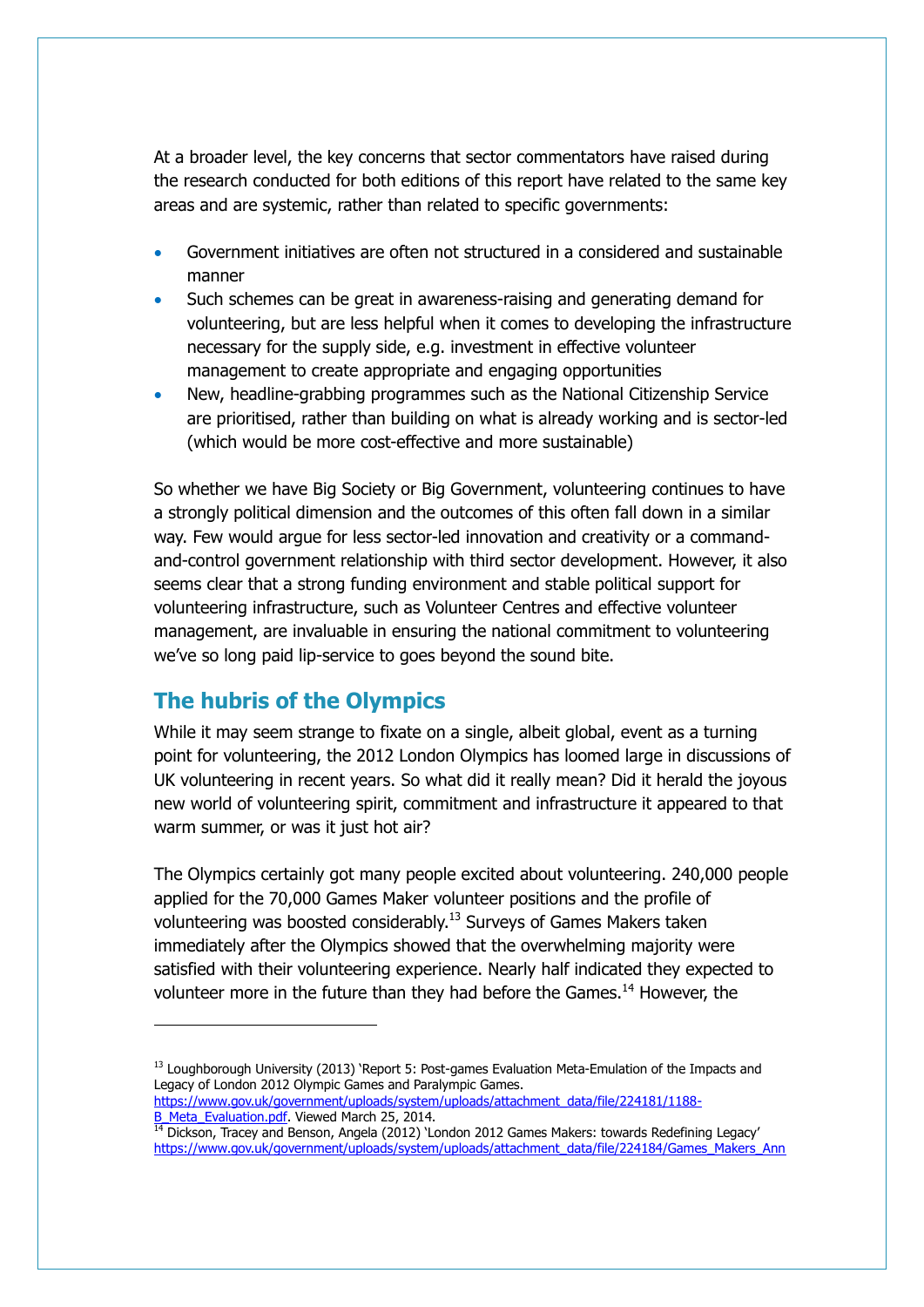authors of the study were keen to point out it had taken place in the immediate 'afterglow' of the Games and they were therefore cautious of this result.

Whether the Olympics impacted upon volunteering more widely is a mixed picture. A 2013 survey by the Olympic legacy charity Join In found that 31% of respondents said the Games Makers had positively changed the way they viewed volunteering, but only 2% had volunteered more as a result of the Olympics.<sup>15</sup> Meanwhile, nfpSynergy's 2013 research found only 2% more people had volunteered as a result of the Games (see figure 1).<sup>16</sup> This has led some commentators to suggest that the Olympic effect will be short-lived and not translate into a long-term increase in volunteering.<sup>17</sup> This scepticism was reflected in our research.



### Figure 1: Have the Olympic games inspired volunteering?

Do you think the London Olympic and Paralympic games last year have inspired you to volunteer your time to a charity or community group. Please chose the statement which best applies to you

Base : 2031 adults 18+, 496 11-16 year-olds<br>Source: YEM Feb 2013, nfpSynergy, Britain

#### **The Olympics may have been good for the volunteering brand ...**

On the plus side, there is a strong sense that the event boosted the profile of volunteering and meant that for the first time, many people could turn on the TV and think, "Perhaps volunteering could be for me after all."

[ex.pdf.](https://www.gov.uk/government/uploads/system/uploads/attachment_data/file/224184/Games_Makers_Annex.pdf) Viewed March 26, 2014.

-

<sup>15</sup> Jenna Pudelek (June 10, 2013) 'Half of People Don't Know Where to Find Out About Local Volunteering Opportunities, Survey Shows' Third Sector Online. [http://www.thirdsector.co.uk/news/1185575/Half-people](http://www.thirdsector.co.uk/news/1185575/Half-people-dont-know-find-local-volunteering-opportunities-survey-shows/?DCMP=ILC-SEARCH)[dont-know-find-local-volunteering-opportunities-survey-shows/?DCMP=ILC-SEARCH.](http://www.thirdsector.co.uk/news/1185575/Half-people-dont-know-find-local-volunteering-opportunities-survey-shows/?DCMP=ILC-SEARCH) Viewed March 26, 2014.

<sup>16</sup> nfpSynergy (March 2013) Charity Awareness Monitor.

<sup>17</sup> Jenna Pudelek (19 February 2013) 'Analysis: Is the Rise in Volunteering a Triumph for the Government?' Third Sector Online. [http://www.thirdsector.co.uk/Policy\\_and\\_Politics/article/1171165/analysis-rise](http://www.thirdsector.co.uk/Policy_and_Politics/article/1171165/analysis-rise-volunteering-triumph-government/)[volunteering-triumph-government/.](http://www.thirdsector.co.uk/Policy_and_Politics/article/1171165/analysis-rise-volunteering-triumph-government/) Viewed April 17, 2014.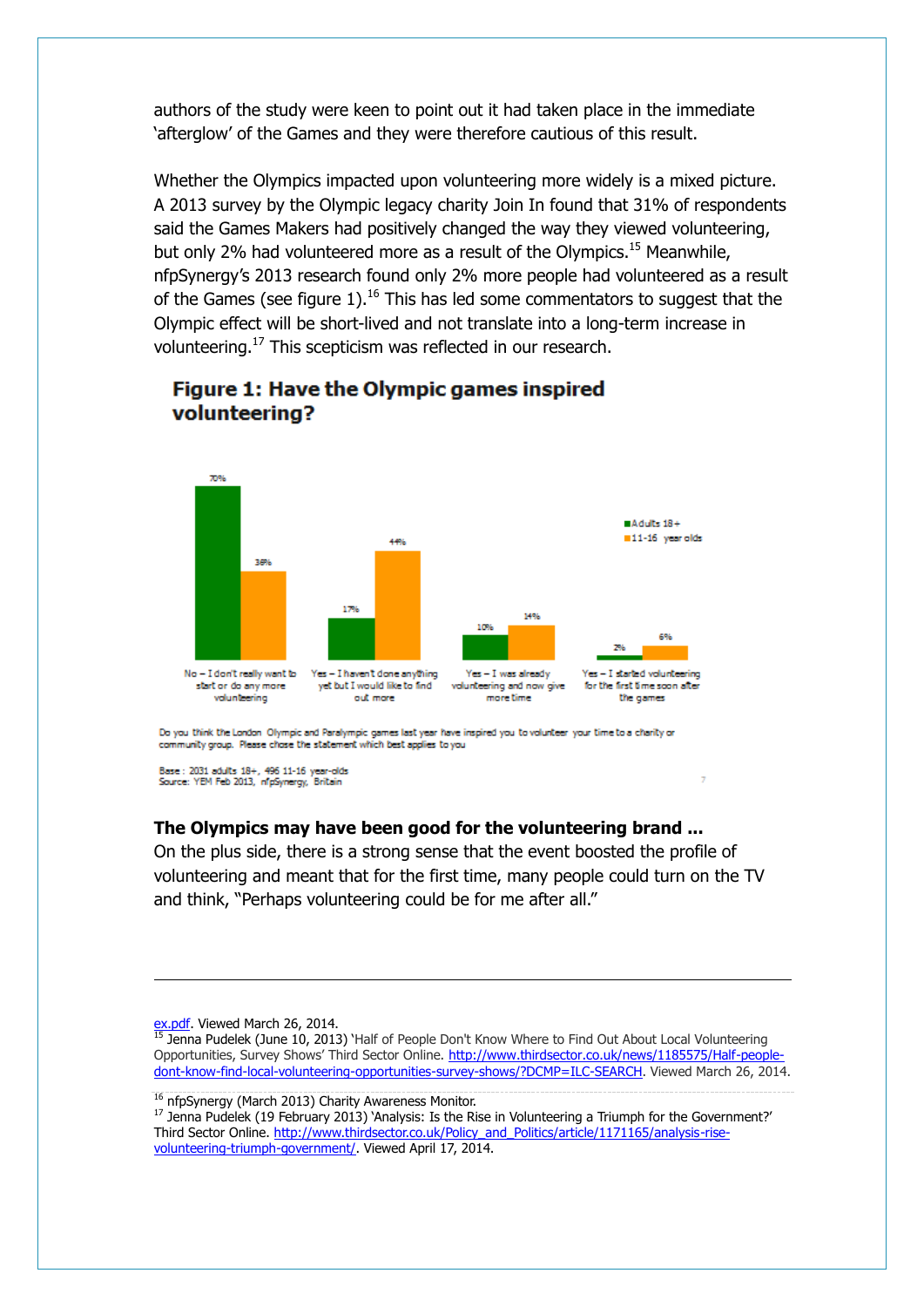"I think the Olympics is a good thing in that it lifted the veil for the public about how volunteering wasn't necessarily as stereotypical - the little old lady in the charity shop etc - as a lot of them thought. A lot of people saw, probably for the first time, people of all different backgrounds and ages having a really good time, a lot of people probably more explicitly than ever before, if they went to any of the Olympic sites, came across people who were volunteers. So I think a lot of people felt differently about volunteering after the Games."

#### **But the ball was dropped in the follow-through post-Olympics**

On the other hand, there has been a common consensus that both the sector and the government missed an opportunity to turn the Olympics effect into a meaningful legacy for volunteering. The Games had some excellent examples of how volunteering can and should be managed, i.e. flexibly and creatively, with senior buy-in and whole-organisation engagement. Yet for many, there is a sense that this was not capitalised on at the critical moment.

"The Olympics was fantastic in terms of how they engaged with volunteers… but what have we as a sector learned from that, and how can we use that in terms of going forward? There's been a big gap there that the sector has missed out on."

"I think that message hasn't got out about the effort and learning that went into that, the skills - not the skills of the volunteers but the skills for the rest of the staff in managing volunteers… it was more than just talk."

Most of the uncertainty may therefore stem from the heightened expectations as to what the Olympics could or should have done for volunteering. After all, it was a unique kind of event, promising an utterly different type of experience to that offered by the majority of charities seeking volunteers.

"I think there is a big difference between someone wanting to volunteer at the Olympics and hold Usain Bolt's trainers, and someone volunteering at a local lunch club [but] there was this amazing opportunity and I don't think [we] as a sector really built on the fact that the image of volunteering had changed."

And finally, it is important to remember that, contrary to what coverage may have implied during that period, volunteering was not invented with the Olympics. For the most part, it simply shone a spotlight on the extent of the work already being done throughout the UK in dozens of sectors.

"You talk to some people and it's almost like volunteering was invented on the day that the Opening Ceremony started, so everybody's looking at "how can we learn the lessons and build on the legacy of 2012, without really understanding what was there beforehand and how things are changing as a result."

"My gut reaction is it's probably the 2012 Olympics that actually made people realise that they were doing stuff anyway."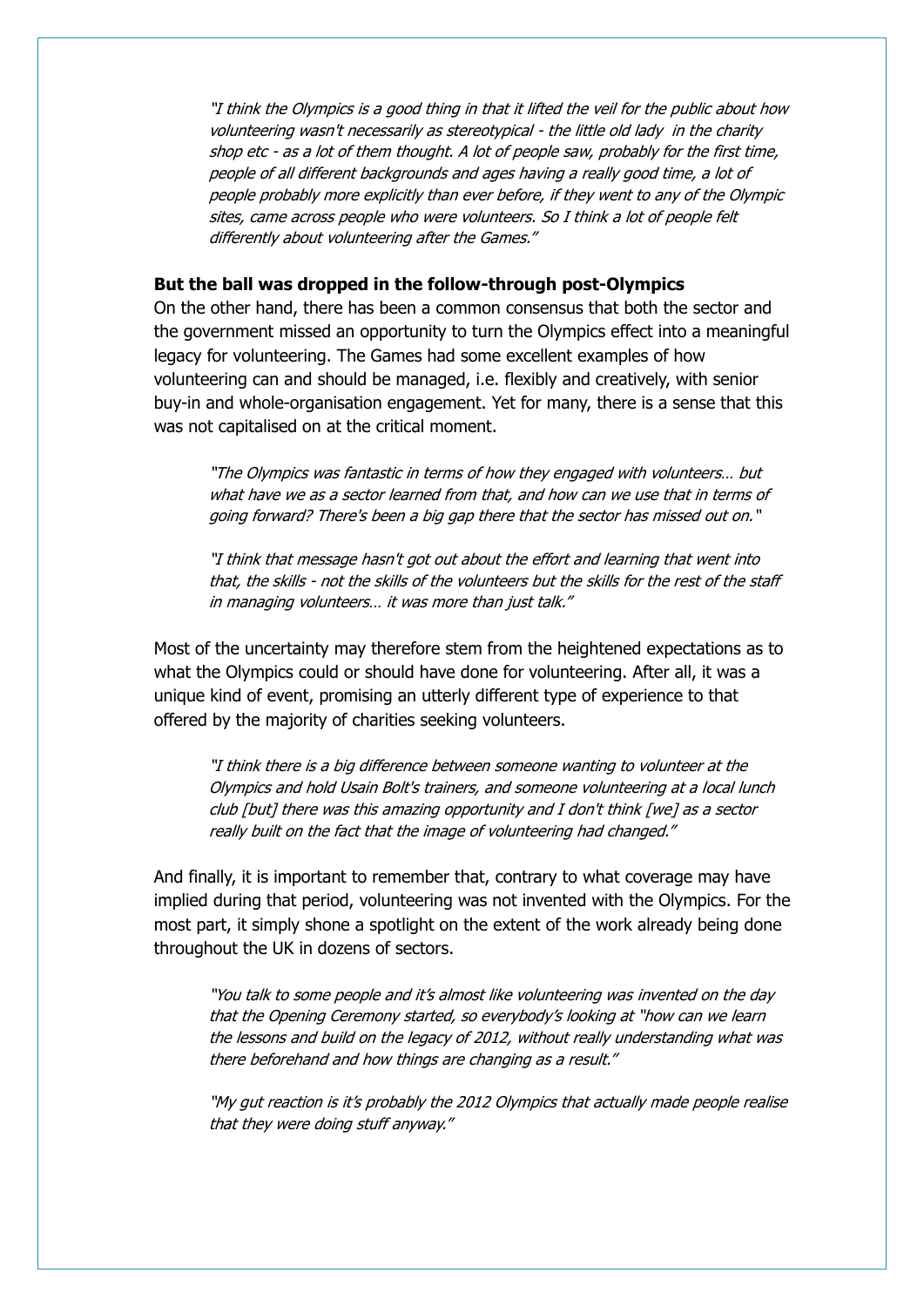Rather than being remembered as a glorious one-off, the Olympics should therefore be viewed as an inspiring, exceptional example of what's possible when we build volunteering into our organisations and harness human interest on a grand scale. Thousands of volunteers have been doing this every single day, before and since.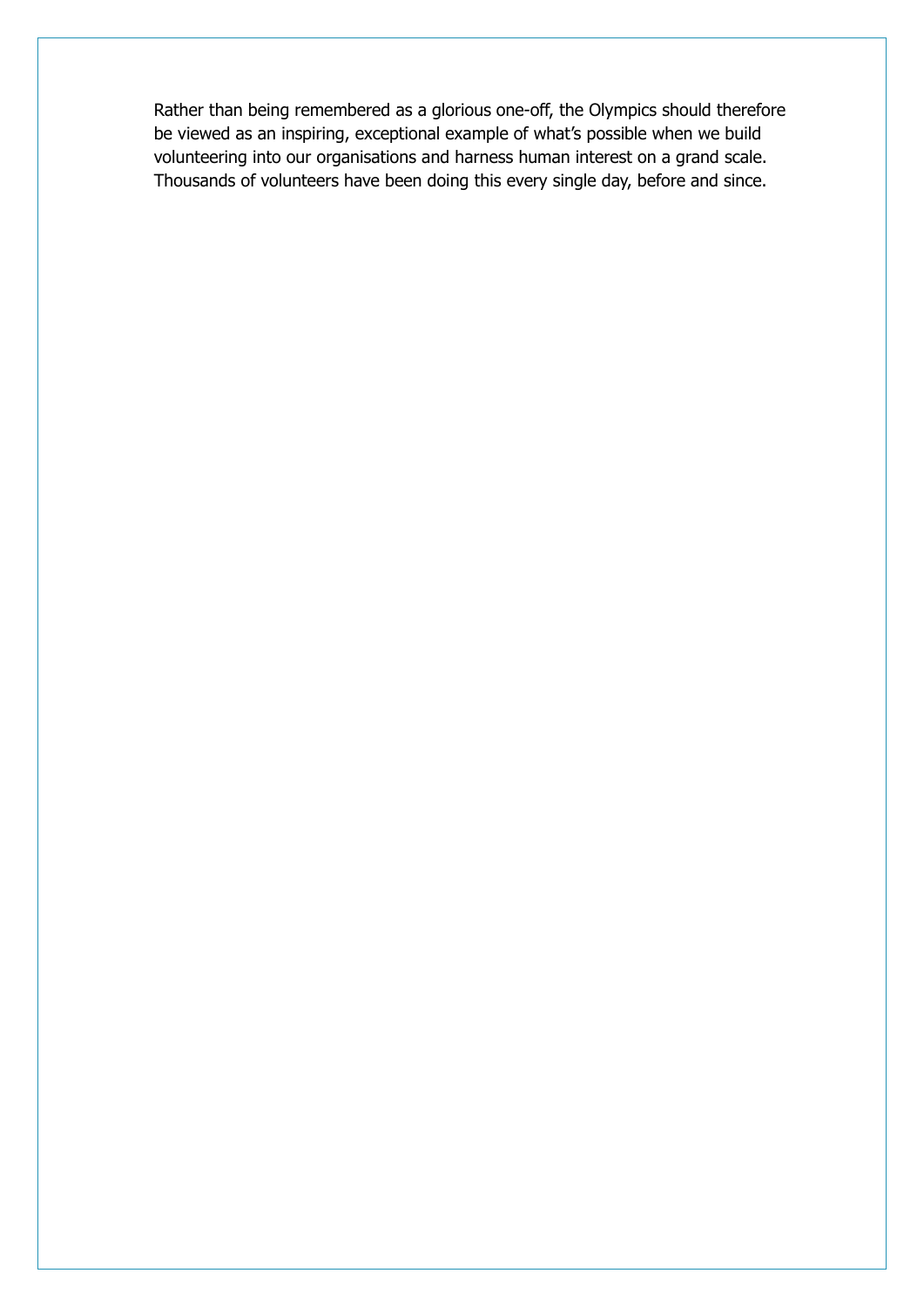## **The technological impacts on volunteering**

### **New technology, new volunteers?**

A decade may seem like a long time ago for some of us. When we stop to think about the communications landscape, it's been a particularly dizzying period of change. Systems and processes still mired in Web 2.0 advanced to whole new levels of sophistication, with user-generated content, interactive forums and a host of web-based and IT solutions to problems and anachronisms that 2005's third sector hadn't even recognised. Facebook (2004) and Twitter (2007) took over the world, becoming verbs in the process and now being used for a wealth of purposes, from marketing to viral campaigns.

As many nfpSynergy reports have emphasised over the last decade, understanding, mastering and deploying new technologies - from how to harness the potential of SMS to embracing global digital fundraising - have become indispensable to charities' toolkits<sup>18</sup>. The growth in online access (see figure 2), whether it be through tablets, laptops, smartphones or TV, is the key enabler of change.



Figure 2: Internet usage from 2000 to 2025 (% using the internet at least once a week, forecast from available data)

Internet penetration continues to edge upwards and we expect more than 90% of British adults to be going online at least once a week by 2020.

Source: Source: Oxford Economics/nVision, UK, 2014

j

 $18$  nfpSynergy (2011), Sending out an SMS 2.0: The potential of mobile phones for charities and non-profits; (2011) Passion, persistence and partnership: the secrets of earning more online - 2nd Edition; (2010) It's Competition but not as we know it.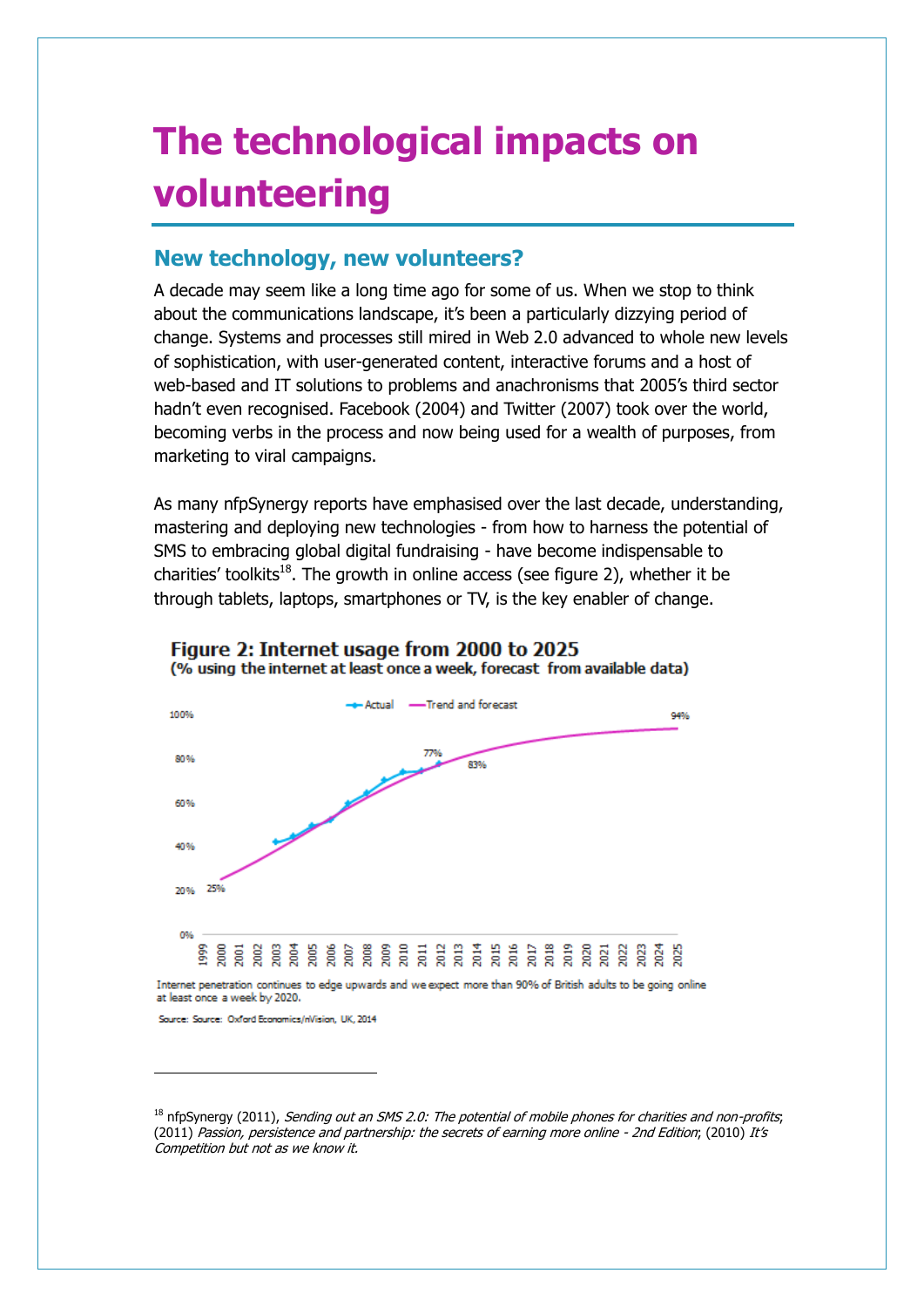Our use of and reliance on technology to conduct all aspects of our professional and personal lives continue to skyrocket. Today, around 35% of us use our phones to access the internet daily, forecast to rise to 69% by 2020.<sup>19</sup> The 60% taking part in social networking looks set to rise to 78% during the same period.

While a decade ago this still appeared very skewed towards the young, trends are flattening out fast as the baby boomer generation advances into retirement. At the most obvious level, charities have needed to catch up and put such new technologies to use across all traditional activities. This has included exploring what advanced website functionality and social media can bring to volunteer and donor recruitment, communications and evaluation, whether as a complement to existing work or as a new spin on old approaches.

Yet beyond this expansion of existing practices and priorities, the horizon has also shifted for 'new' forms of volunteering. These increasingly seek to adapt to our hectic, plugged-in lifestyles and working hours, with concepts like 'microvolunteering' becoming increasingly prevalent. The term is new but contested, with some viewing it as a bold new frontier for time-poor, cash-rich audiences, while others dismiss it as a buzzword repackaging the ad hoc opportunities which were always available.

#### **Digital technology may create micro-volunteering opportunities**

A recent report by NCVO defined micro-volunteering as 'bite-size volunteering with no commitment to repeat and with minimum formality, involving short and specific actions that are quick to start and complete<sup>', 20</sup> A great deal of micro-volunteering has been conceptualised and undertaken digitally, but there's no reason that it can't be used to define any short donations of time.

The reason the idea has tended to be so contested is that many of the actions defined this way, such as online fundraising or signing petitions, are not universally considered 'volunteering', nor are they novel in their nature. Some also raise concerns regarding the technology-focus of micro-volunteering efforts, viewing this field, along with innovation in the sector more generally, as too youth and techobsessed.

"It's a new name but it's not necessarily new activity. I think it's got a new focus because you can do it on a smart phone, maybe tied into social media a bit more… but at one end of the scale, micro-volunteering is [simply] short term volunteering: doing something for Children In Need, giving a relatively small proportion of your

 $\overline{a}$ 

 $19$  nVision (2013), Techno-Trends UK : 2020 and Beyond

 $20$  Browne, Joni, Jochum, Veronique and Ockenden, Nick (2013) 'The Value of Giving a Little Time: Understanding the Potential of Micro-volunteering' National Council for Voluntary Organisations.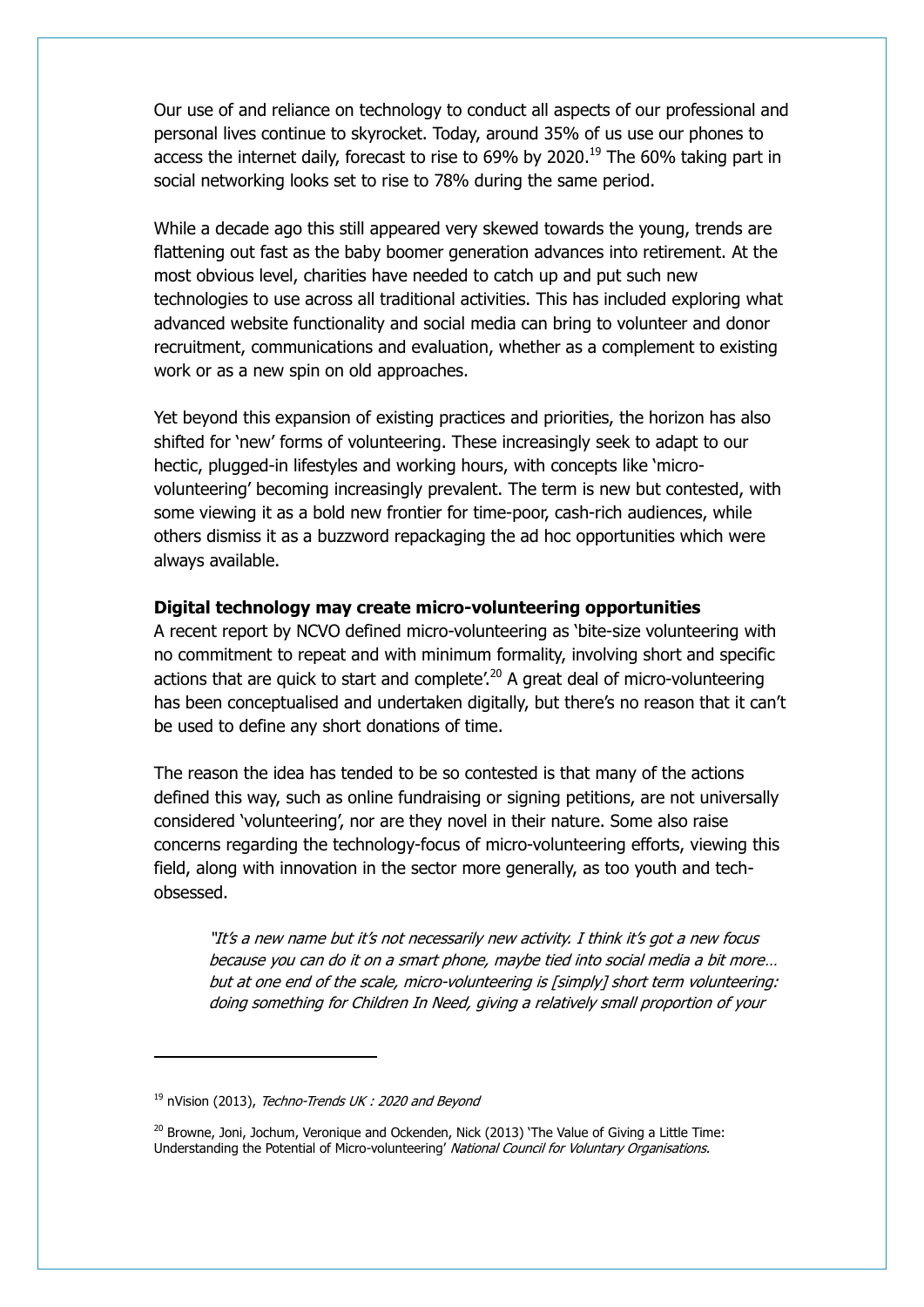time and you're not necessarily doing it online but that meets a lot of people's definitions of micro volunteering."

"Part of the problem is trying to come up with the right range of activities that enable that type of participation and certainly the traditional charity projects don't really fit comfortably into that model… trying to push charities to carve up traditional volunteer roles into bite sized chunks that can be done on a PC or just for an hour in the morning - there's not enough incentive to do that and a lot of the activities just don't translate well. I'm not saying there isn't potential in the future for [microvolunteering], but I think if you see it more as an opportunity to enable people to collaborate on a common cause and with less obsession about the technology and the virtual aspect of it, then maybe we'll get a bit further with it but so far, I don't think it's taken off in quite the way that anyone thought it would."

There is a growing demand for volunteering opportunities that are flexible and timelimited to fit into people's busy lives, as future sections explore. Technology also undoubtedly has a key role to play in supporting more time-limited volunteering in order to make large numbers of people donating small amounts of time logistically possible, and its impact more meaningful. While micro-volunteering will not be an appropriate fit for some formats - for example, any requiring substantial training or screening, such as working with vulnerable people or children - it can offer charities a valuable way to engage both new and 'old' volunteers in new ways. In this way, we ensure that the low barriers which prevent many people from fitting volunteering into their lives are increasingly addressed and overcome.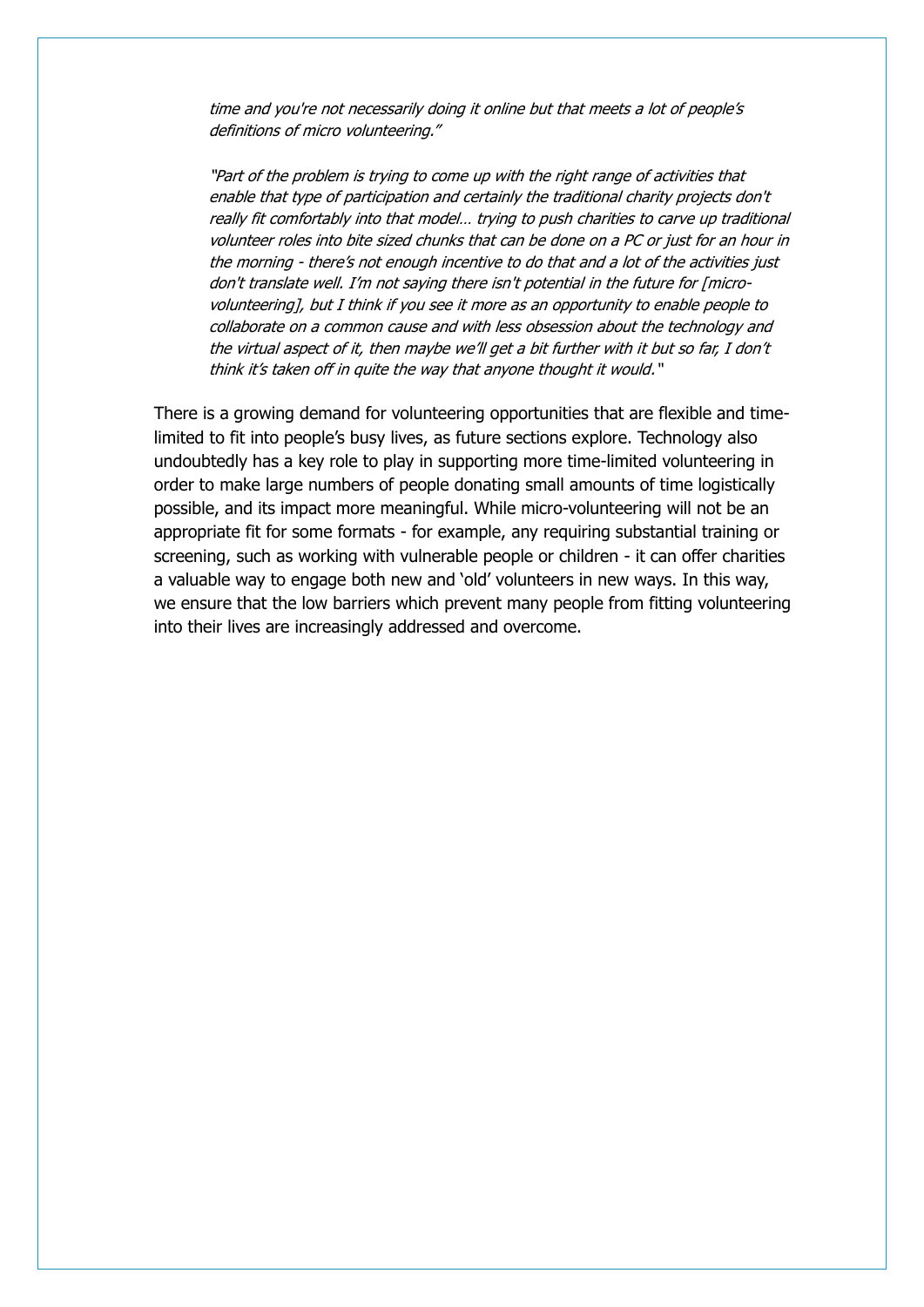## **The social impacts on volunteering**

### **The complexity of 21st century life continues apace**

Our report draws attention to some of the broader social, political, economic and technological trends with implications for volunteering over the coming decades. We have also highlighted them elsewhere over the year. $^{21}$  Many of these themes are still very salient and underline one of the key arguments this report makes; you need to understand your audience and respond to the pressures affecting their capacity to give time. A few of the most prominent trends are reiterated below. However, in planning your volunteering strategy, it's worth doing some further research of your own into the broader trends likely to be impacting your own particular target audiences.

#### **We are aging**

j

As a country, we are getting older (see figure 3). The average life expectancy in the UK is now 78.7 years for men and 82.6 years for women.<sup>22</sup> In the 2011 census, there were 9.2m people aged 65+ in England and Wales, making up 16% of the population.<sup>23</sup> The number of us aged 90 or over increased from a third of a million to half a million between 2002 and  $2012^{24}$ 

This trend certainly has serious implications for service demand and delivery across the health and social welfare sectors in the coming decades, but it also impacts the availability of prospective volunteers. On the one hand, older citizens have always made fantastic volunteers and have long been a pillar of many charities' voluntary workforces. They usually have ample time to offer, a strong engagement with charities more broadly and other key motivations, such as making friends and keeping busy into their retirement years.

<sup>&</sup>lt;sup>21</sup> See (2010)*It's competition but not as we know it*: (2011) *Look! nfpSynergy did my PEST analysis for me*  $(2011)$ .

<sup>22</sup> Office for National Statistics, (2014), Population: '8 facts about life expectancy and the 90 & over population' (Accessed June 2014: http://www.ons.gov.uk/ons/rel/census/2011-census-analysis/ l) <sup>3</sup> Office for National Statistics, (2013), Population: What does the 2011 census tell us about older people?'

<sup>(</sup>Accessed June 2014: http://www.ons.gov.uk/ons/rel/census/2011-census-analysis/ l)

<sup>24</sup> Office for National Statistics, (2014), Population: '8 facts about life expectancy and the 90 & over population'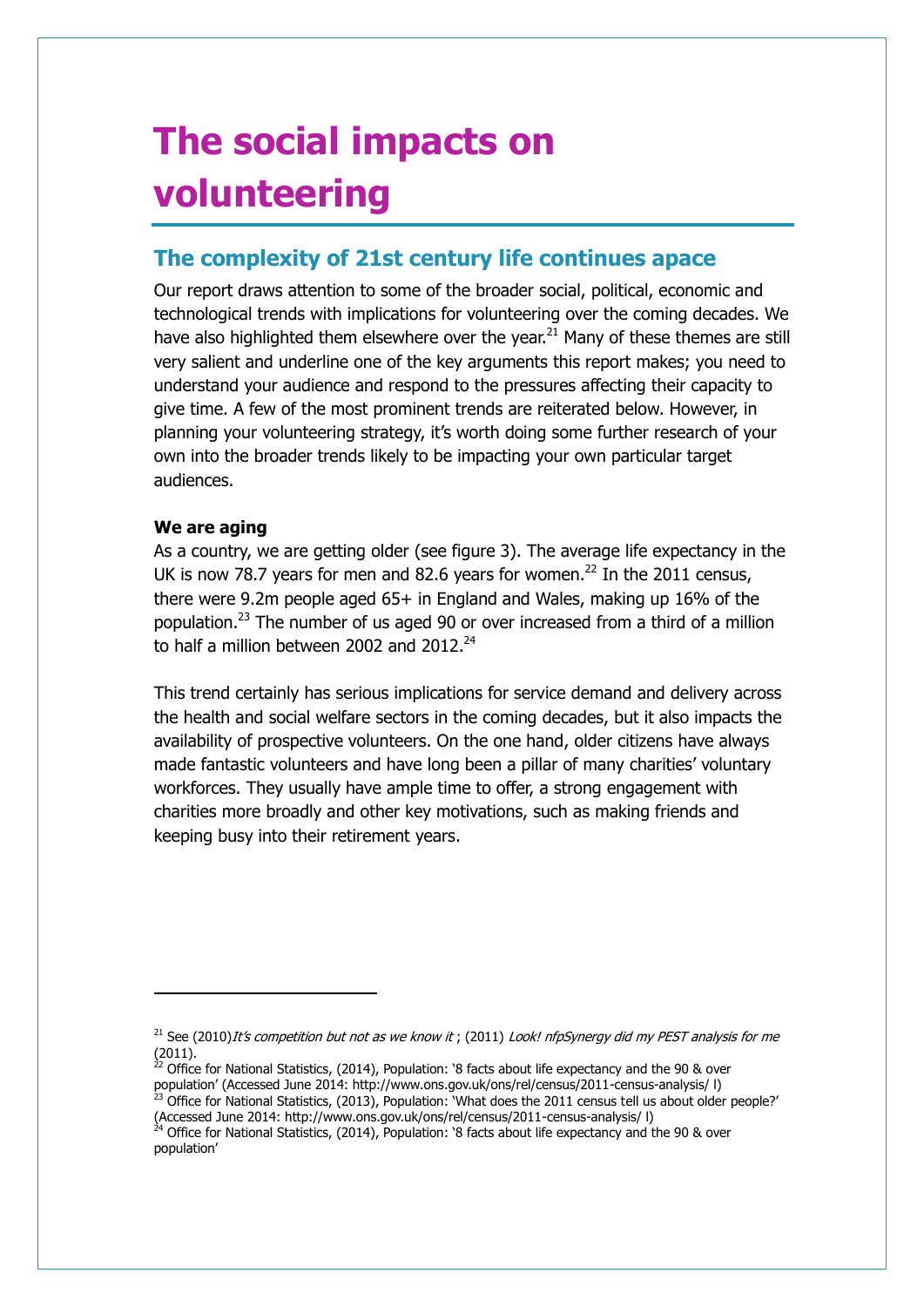

#### Figure 3: Age structure of the population in Great Britain. (Projected populations at mid-years by age at last birthday | ONS forecast, 2013)

Source: Population Profections, National Statistics/nVision, UK, 2013

On the other, it is crucial to note the ways in which generations now reaching retirement age differ from those of the past. These include health, attitude, affluence, lifestyle and above all the fact that they are likely to be working longer than ever before.<sup>25</sup> See our focus on retirees in a few pages time for more detail.

#### **The family is changing**

 $\overline{a}$ 

Family structure has changed a huge amount over the last century, particularly over the last 30 years. Gender roles have transformed, with 71% of UK women economically active in 2012 compared with just 59.3% in 1971.<sup>26</sup> The number of single-person households has also risen steeply since 1979, a trend which is projected to continue. More of us are co-habiting or raising children alone, fewer are living as married couples, and most of us are crossing traditional thresholds such as marriage, procreating and moving out of home later than ever. Family structure also remains very fluid in the  $21<sup>st</sup>$  century with re-marriage, complex extended families and shifting households, which are often smaller in size but less traditional in form.

The implications for volunteering are complex and varied. On the one hand, volunteering often thrives in more integrated communities as part of the broader social tapestry, and more fragmented, anonymous societies can be a challenging environment to build up the social capital which both underlies and nurtures

 $25$  This is money (2014), 'New state pension age: As we're all told to work longer, when will you be able to retire?' (Accessed June 2014: http://www.thisismoney.co.uk/money/pensions/article-1679780/New-statepension-age-retire.html)

 $^{26}$  The Fawcett Society (2009), 'Are women bearing the burden of the recession?' March (Accessed June 2014: http://www.mbsportal.bl.uk/secure/subjareas/hrmemplyrelat/fawcettsociety/138407burden09.pdf)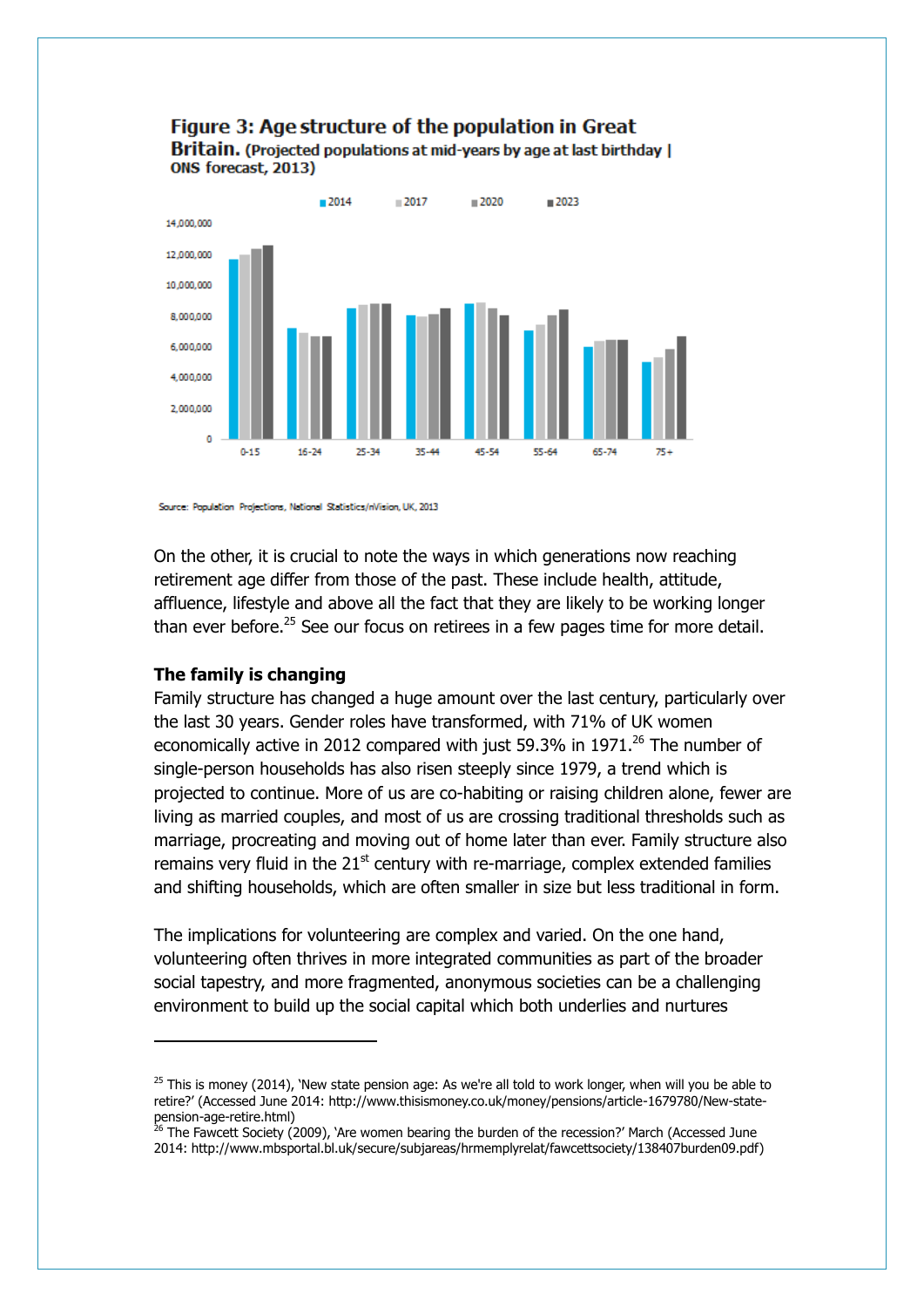voluntary action. Social isolation can also be an aggravating factor for other issues which increase demand for charities' services, such as financial difficulty or health and social care. On the other hand, individuals are more likely than ever to live alone or away from families and so are increasingly likely to seek out social lives and support networks outside the home. With fewer dependents, we may just have more time and affluence to look for causes and challenges beyond our doorsteps.

#### **We are more educated, but financial independence is more elusive**

The expansion of higher education has been astronomical in recent decades. Overall, by 2011–12 there were around 2.5 million students in higher education, an increase of half a million since  $2001-2002<sup>27</sup>$  and an almost five-fold increase since the academic year 1970/1, when 621,000 gained a degree.<sup>28</sup> Since 2001, the number of students gaining a first degree has risen by 17%, while the number securing a postgraduate qualification has risen by 27%.<sup>29</sup>

However, with the introduction of higher tuition fees in 2010, the process is more expensive than ever. Despite early assurances that reaching the initial cap of £9,000 p.a. would be the exception rather than the norm, a large proportion of universities have opted for higher prices and the indications are that this is likely to rise still higher in the future.<sup>30</sup> So despite evidence that a degree is still ultimately financially beneficial regardless of a competitive job market, research is suggesting most students will still be paying off their loans into their 40s and 50s, while many will never clear the debt.<sup>31</sup>

There are complex intersections here with broader issues affecting young people  $$ and into the future, when they're our working age population at large - such as housing costs and the changing structure of the job market. However, at a basic level this has a number of key implications for volunteering including:

- Students continue to offer a large, accessible pool of potential volunteers and ensuring their CVs are replete with extra-curricular experience is now a necessity for future employment, rather than a 'nice-to-have'
- Those who volunteer will increasingly be highly educated and likely to expect that existing knowledge and skillsets will be used effectively

j

 $27$  Universities UK (2013), 'Patterns and Trends in UK Higher Education' (Accessed June

<sup>2014:</sup>http://www.universitiesuk.ac.uk/highereducation/Documents/2013/PatternsAndTrendsinUKHigherEduca tion2013.pdf)

<sup>&</sup>lt;sup>2</sup> The Independent (2010), '1970 vs 2010: 40 years when we got older, richer and fatter,' 3 July (Accessed June 2014: http://www.independent.co.uk/news/uk/this-britain/1970-vs-2010-40-years-when-we-got-olderricher-and-fatter-2017240.html)

 $^{29}$  Universities UK (2013), 'Patterns and Trends in UK Higher Education'.

<sup>&</sup>lt;sup>30</sup> The Guardian (2014), 'Universities minister refuses to rule out increase in tuition fees,' 23 March (Accessed June 2014: http://www.theguardian.com/education/2014/mar/23/tuition-fees-catastrophe-lib-dems-labour) <sup>31</sup> BBC (2014), 'Students could be paying loans into their 50s – report,' 10 April (Accessed June 2014: http://www.bbc.co.uk/news/education-26954901)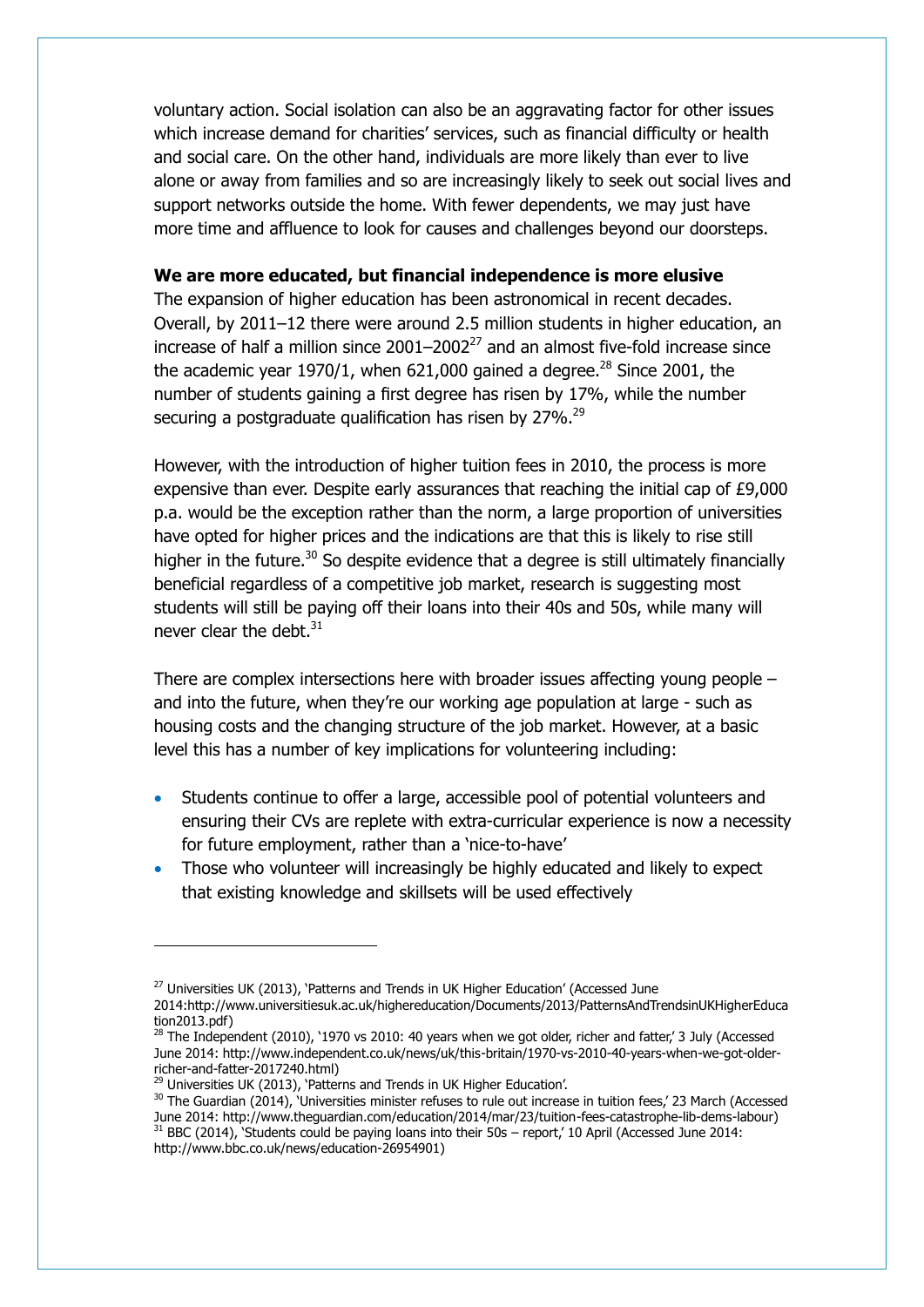Students are now graduating with substantial and ongoing debts. For some graduates, volunteering for purely altruistic reasons may well become a luxury as soon as paid work is secured (if only for a while)

#### **Choices, choices…**

 $\overline{a}$ 

Choice has long been the buzzword across all areas of life, from political rhetoric on mixed public service delivery to the bewildering array of options that govern our lives as consumers. Driven by technological innovation, market competition and deregulation, we have out of necessity become skilled researchers and navigators of this new terrain. We assess the relative merits of fibre-optic versus regular broadband and complex cable TV packages with the same expert eye now required for school and UCAS applications, GP registration and filing tax returns.

By the same process that UK citizens become more adept at managing the proliferation of choice and competition, they also become more discriminating in terms of what they expect when committing to any new venture – and that includes volunteering for you.

#### **We are more culturally diverse than ever**

High net immigration in the last few decades, from the EU and beyond, means that British society continues to evolve quickly, with a broader mix of cultures, faiths and languages than ever before. In the 2011 census, 86% of the population identified themselves as white and 81% identified as white British, a decrease from 92% and 88% in 2001. Every other ethnic group saw proportional rises. For religion, 59% identified as Christian, 5% did so as Muslim and 25% reported no religion.<sup>32</sup> While these figures do not appear particularly diverse, there is a strong geographic skew, with a much greater mix seen in London (40% non-white population) and, to a lesser extent, the Midlands. Net migration has also continued to hold positive, despite a slight decline since 2011.

This diversity has implications for charities in a number of ways. On the one hand, it is likely to continue increasing demand for new services, particularly from community and voluntary sector organisations that have long been essential to supporting new immigrants. It is also noteworthy that many austerity impacts have tended to hit minority communities and organisations harder. In volunteering, traditional assumptions about who is interested in your work and able to offer time may prove very outdated. Look beyond your typical audiences and you may be surprised to discover volunteers it never previously occurred to you to target.

 $32$  Office for National Statistics (2014), Ethnicity and Identity: 2011 Census Data (Accessed June 2014: http://www.ons.gov.uk/ons/taxonomy/index.html?nscl=Ethnicity+and+Identity)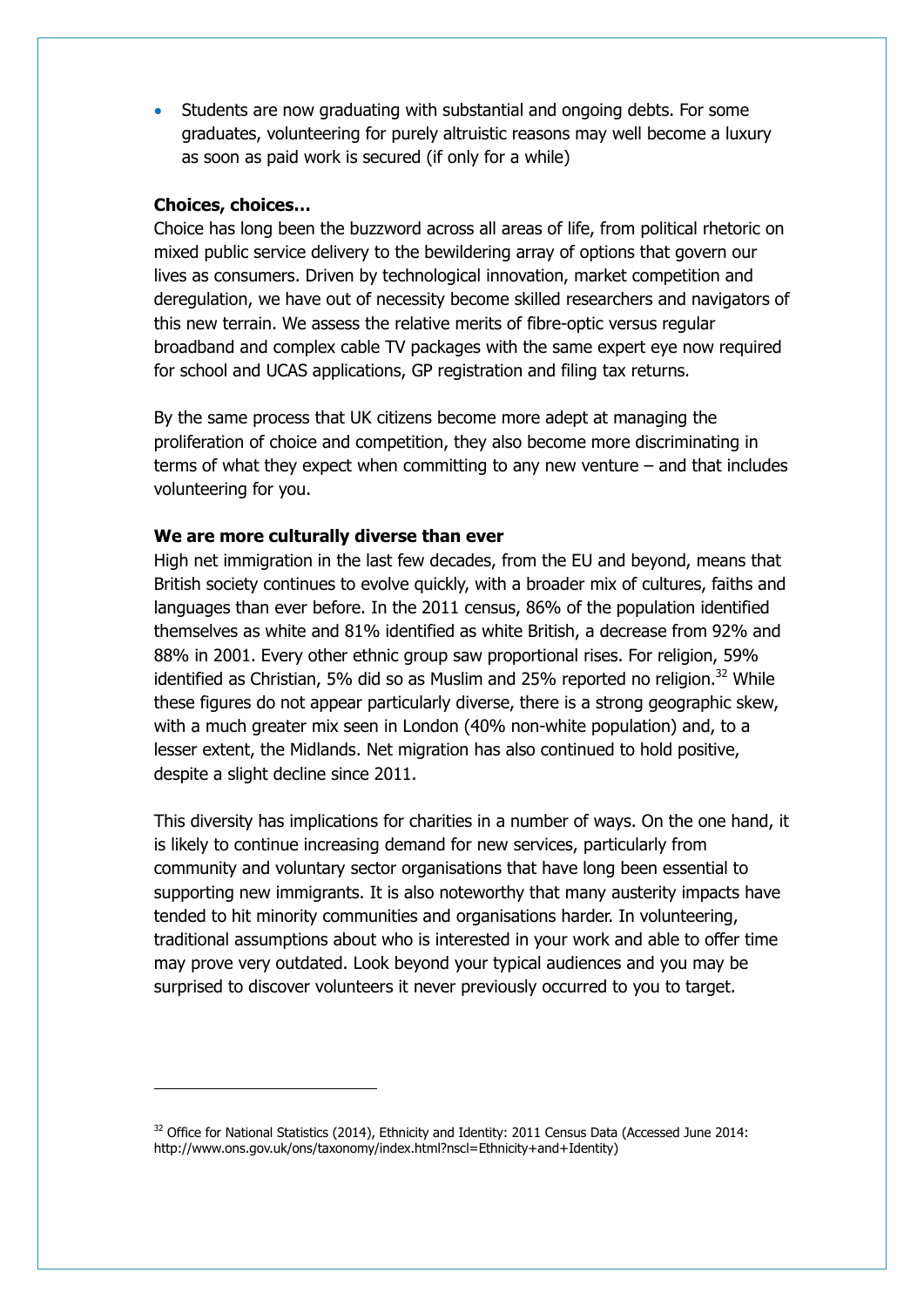## **The economic impacts on volunteering**

#### **We are comparatively affluent with raised aspirations**

Income has grown considerably in recent decades, with the median UK salary reaching  $£27,000$  in 2013.<sup>33</sup> There is a long tail to UK earnings, with much of the population earning dramatically more than the average, and it remains a very unequal society, exacerbated by the economic pressures and policies outlined above. However, household disposable income has generally witnessed an upward trend over the last 30-40 years and, viewed apart from the downturn of the last six years, we spend much more of this money on leisure than we did previously, particularly with regard to technology and holidays.

This disposable income has presented opportunities for charities to secure larger donations from a broader spectrum of society. It also provides the chance to access more campaigning and fundraising engagement through harmonising with leisure paths. These include new technologies, participatory 'lifestyle' events and other fundraising methods that tie in with the explosion in leisure spending or 'giving while living' trends. In terms of volunteering, the theoretical promise is of a comparatively affluent generation with enthusiasm and time for new activities, social movements and ideas. More pessimistically, it serves to emphasise the timepressure most people are under and to ramp up the competitive environment that charities seeking volunteers find themselves in. As one interviewee put it:

"We all have things we want to do in our lives, and it might not be volunteering. You know, volunteering is not the most important thing in my life. So how we can bridge that gap between what we want and what the volunteers want?"

#### **The importance of baby boomers over the next 20 years**

j

The most important understanding for charities to reach about their engagement with older generations is how much 'old age' is changing. While some knowledge and assumptions about older individuals may still apply, much is being turned on its head, from the diminishing time we actually have on our hands for 'a bit of charity work to pass the time' to the growing technological literacy that will see mobile internet access increase.

Not only are the generations in their late 60's and older (the baby boomers)

<sup>&</sup>lt;sup>33</sup> Office for National Statistics (2013), Annual Survey of Hours and Earnings (Accessed June 2014: http://www.ons.gov.uk/ons/rel/ashe/annual-survey-of-hours-and-earnings/2013-provisional-results/stb-ashestatistical-bulletin-2013.html#tab-Annual-earnings)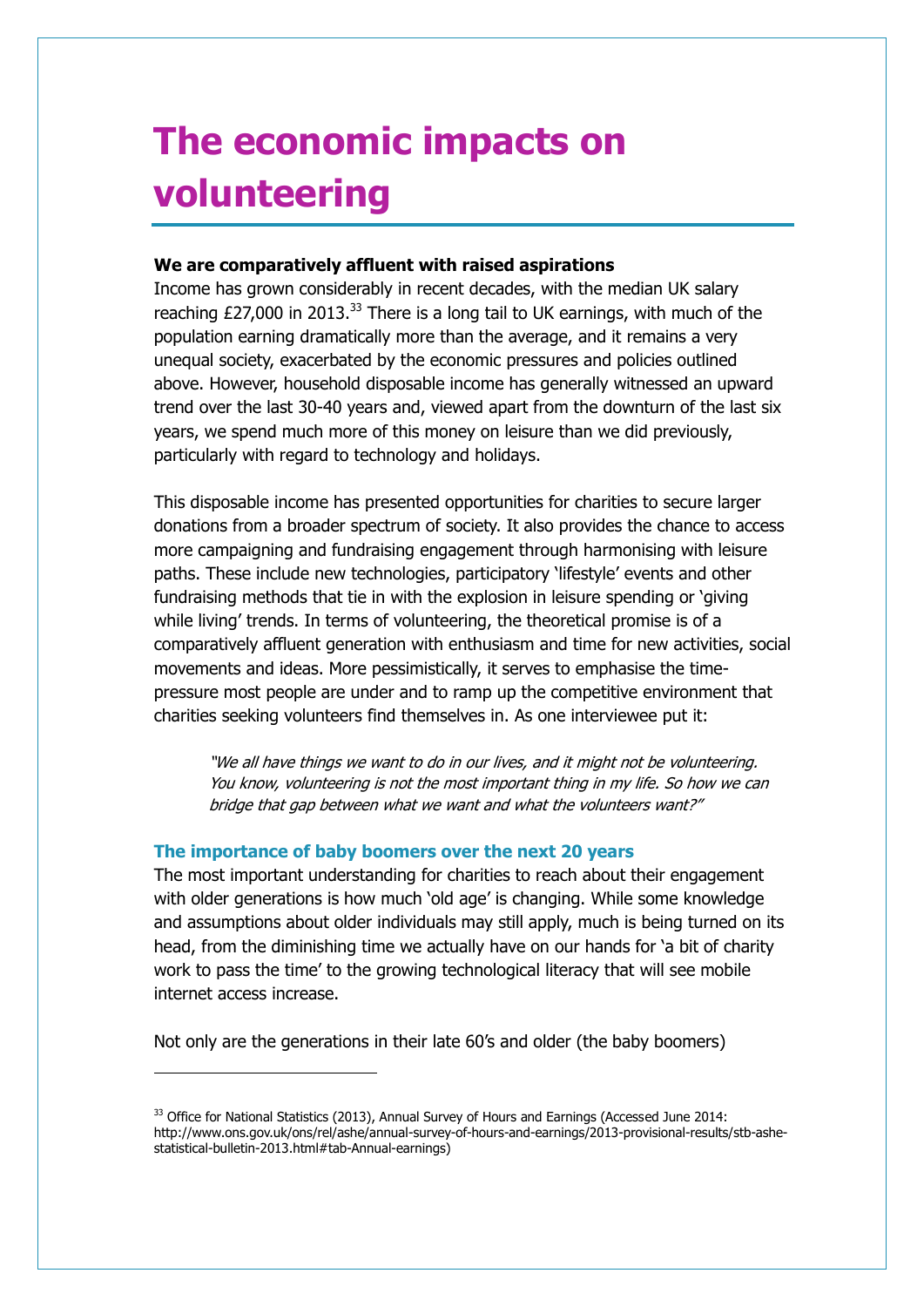increasing in number, retirement itself is being increasingly postponed. Even when that time comes, it is spent much more actively and often with significant disposable income. As figure 4 shows below, the share of spending on leisure services and goods by the over-50's has long been substantial and is projected to rise significantly over the next 30 years, particularly among the oldest demographics of 75+.



Figure 4: Share of spending on leisure goods and services by the over 50s Forecast based on changes in numbers in each age only

With the over 45s already the most active donors and volunteers, the greater proportion of older people we will witness over the coming decades will continue to offer charities a positive pool of volunteers. In light of what we know about charity engagement trends, it is therefore ironic that, as one interviewee noted, "We are still youth-obsessed when it comes to volunteering, everything seems to be about young people to the complete non- reference to anything about older people". Regardless of prevailing political focus, it is clear that understanding the way in which retirement is changing as the baby boomers enter it has become crucial to charities wishing to continue making use of their best volunteering assets.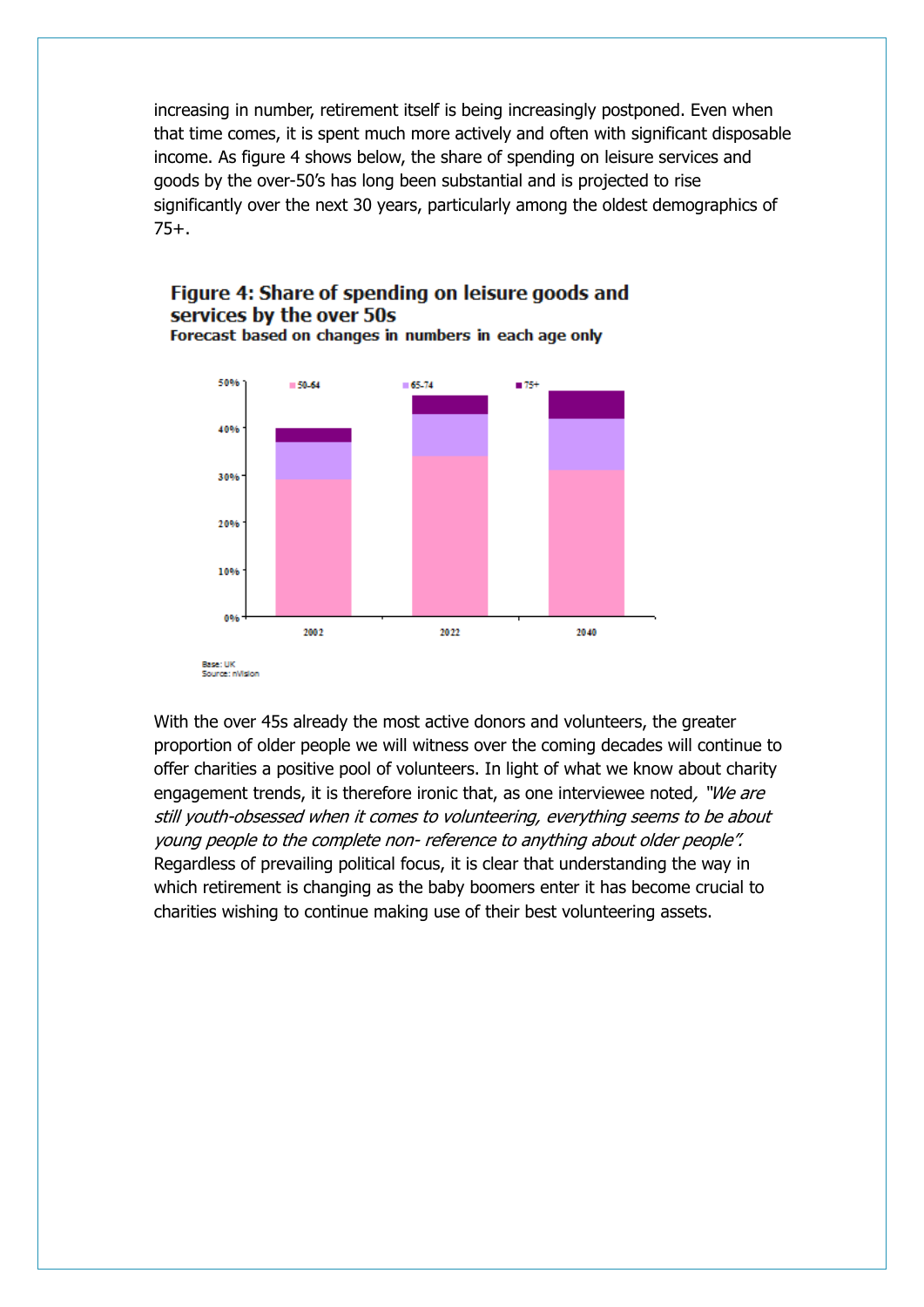# **The impact of choice and baby boomers on volunteering**

Our final section looks at two specific areas of people's changing lives, both of which are of particular relevance to volunteering and volunteer managers

### **The explosion of 21st century choice and why volunteering needs to play catch-up**

Once upon a time, voluntary organisations had a steady supply of volunteers who did not particularly care either for whom they volunteered or how effective the organisation was, so long as it filled their time and felt like charity work – or at least so it now seems. Today's landscape of infinite access to information, high levels of education, financial strain and myriad of leisure opportunities means a whole new world for volunteer managers hoping to capture an audience for their work. Armed with an extensive education – formally or informally acquired - and the finely honed investigative skills that come from dealing with the proliferation of choice in every aspect of their lives (jobs, shopping, finance, leisure), the average punter has learnt to be more discriminating and more demanding. We know what we want and expect in terms of roles, communications channels, flexibility and customer service. A sign saying 'Volunteers wanted' with a phone number attached is unlikely to cut it.

#### **It's competition with weekend breaks and overseas holidays that matters**

As our interviewees reminded us, you are not just competing with other charities – and that's certainly a crowded and tough enough market on its own. You are also competing with everything else an individual might be doing with those precious five hours a week: family time, TV, cinema, the gym, post-work drinks, Sunday lunch with friends and the Saturday sales. Never has it been more crucial to ensure that what you offer potential volunteers is worthy of their time and effort. While we may be tempted to view these prospective volunteers as becoming more demanding or even 'selfish', it is important to remember that it is not individuals who have changed - the world has moved on and it is crucial that volunteer development and management moves with it.

Research from the British Social Attitudes Survey has revealed that 46% of private sector and 53% of public sector workers say 'an interesting job' is 'very important' to them (second only to job security). $34$  In all aspects of our lives, we expect to be able to research numerous options and sift through targeted marketing materials,

 $\overline{a}$ 

 $34$  Parker, L. and S. Bevan (2011) *Good Work and Our Times*. The Work Foundation, p24 [http://www.theworkfoundation.com/DownloadPublication/Report/291\\_GWC%20Final.pdf](http://www.theworkfoundation.com/DownloadPublication/Report/291_GWC%20Final.pdf)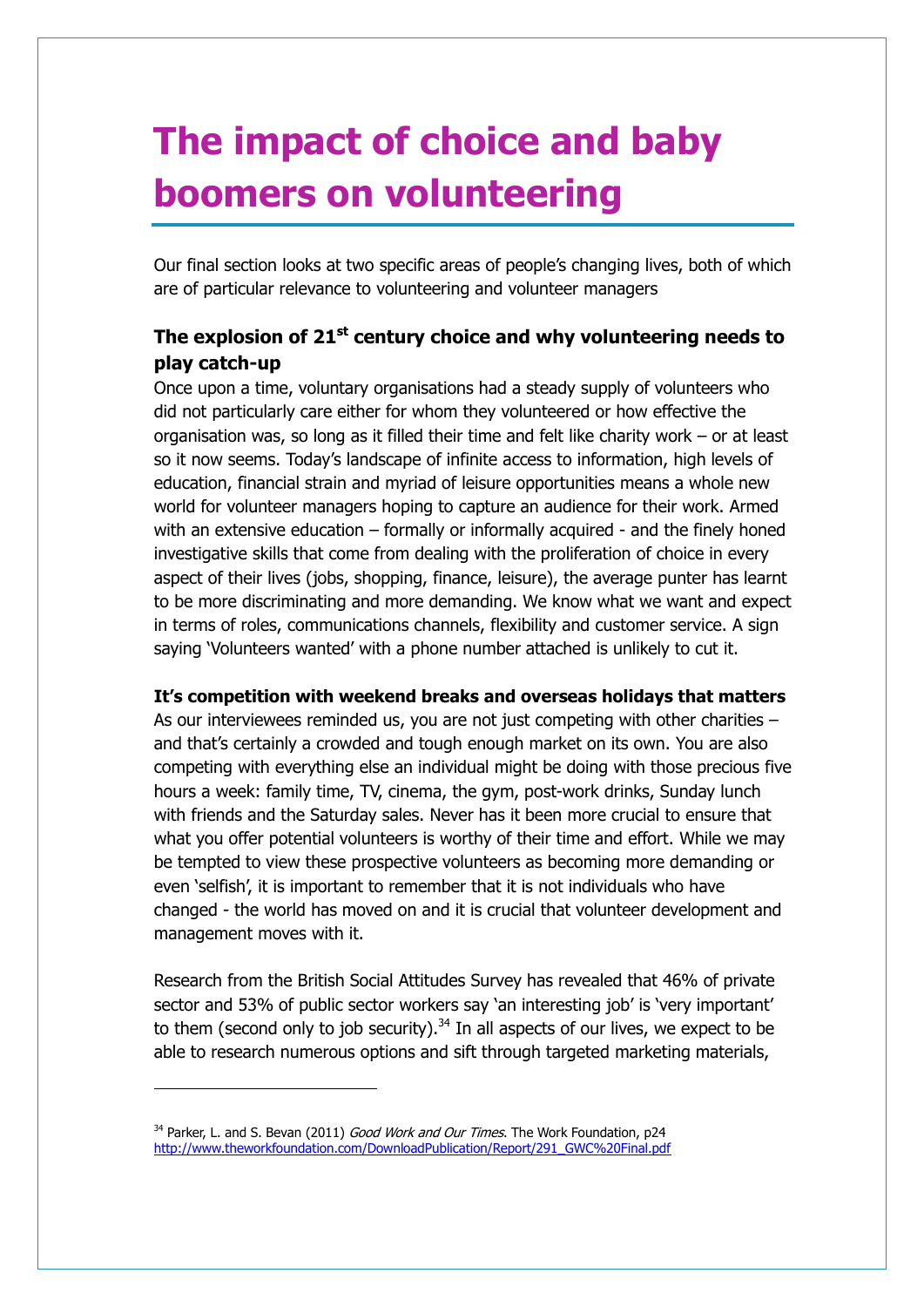whether we're shopping around for jobs, new bank accounts or holidays abroad. As many of our interviewees in the volunteering sector pointed out, we now quite rightly expect sophisticated customer service, responsiveness and multiple communication channels in all areas of our lives. Is there any reason why volunteer recruitment and management should operate in a bubble where antiquated rules apply?

The example of the volunteer centre that argued it was unrealistic to expect them to respond to an enquiry about volunteering within three weeks represents a view from a bygone age.

#### **From 28 days to 24 hours**

Twenty years ago, if you bought something through a catalogue or in response to an advert on TV, the accepted norm was 28 days delivery. It is now less than 24 hours or next day. This is because it's now our expectation as people in society - we want to be able to manage our availability online for example, because it's increasingly where we manage our finances. We want to receive a response, even if it's just a holding response, within a couple of hours, not three weeks. People's expectations are changing and we are getting more demanding, but that's because we are doing so as a society.

This is in large part a manifestation of the spread of the consumer model across broader areas of life. However, it also speaks to a deeper need to redress the volunteering balance towards a deal that fits with what *volunteers* really want and need from their experience, rather than just what the organisation requires:

"As a sector, we are struggling to recognise what is increasingly a more consumerfocused marketplace. If people are expected to give up their free time to do something in the community, yes altruism is always going to be a strong motivating factor, but actually it's also activities that fit in with my lifestyle, that fit in with my interests and my skills and I think this sector traditionally has never really focused on what the volunteer wants, it was primarily focused on what it wants and has just expected people to fit in with that. That's worked fairly well for a fair old while but I think increasingly that model is less attractive."

"Personally, I have experienced a much higher level of expectations from volunteers that we (as VMs) will be organised, have meaningful work for our team, give appropriate training, support and recognition and, most importantly, the volunteers will have a say in what the organisation does and how it does it."

Overall, volunteers now expect much more from charities in terms of being given meaningful work, having a say in how their programme is run and receiving appropriate training, support and recognition. Volunteers are also in many cases better educated, more diverse, more skilled and as a result more demanding.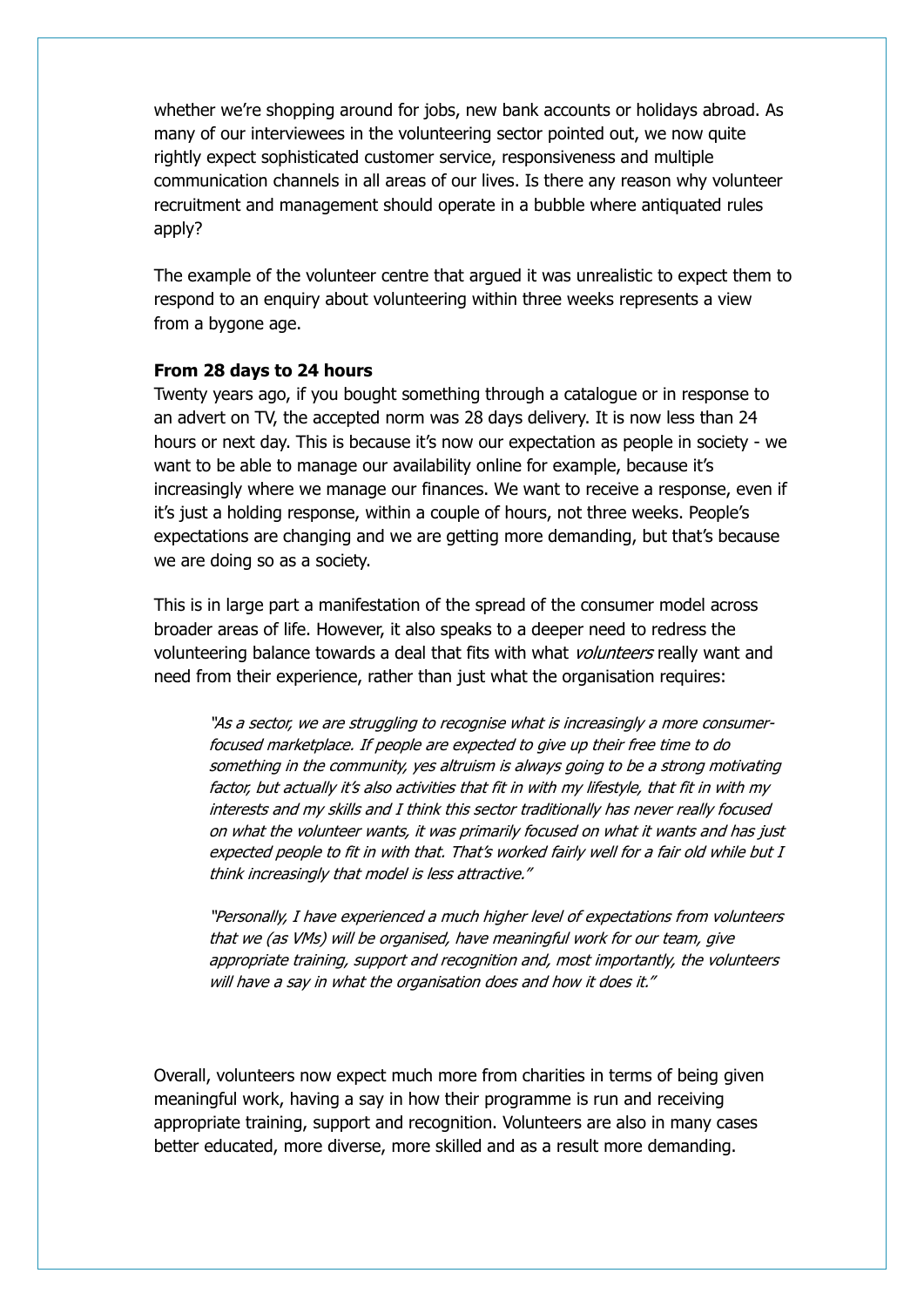Crucially, this should be considered a *positive* thing. Charities need to remember that an informed, demanding volunteer is an engaged volunteer – one who knows what you do, why it is important and who is ready to talk to others about it. This is a volunteer not prepared to accept second best and who challenges your organisation to up its game.

"They're not prepared to put up with some of the things that sometimes go along with shoddy volunteer management, like your expenses being paid late or nowhere for you to park when you turn up or not being told what's going on... People have higher expectations of the quality of their experience. I think that's probably a good thing."

This doesn't mean charities can or should bend to all volunteer demands. It simply means that new,  $21<sup>st</sup>$  century expectations should be welcomed as an opportunity to rise to the challenge, not as an obstacle to business as usual. The third edition of this report will pick up these themes in detail and look at the key principles that organisations need to be absorbing into their volunteer strategy.

#### **Boomtime? What to remember about baby boomers and the new retirees**

As discussed above, society is ageing but not as we've known it. As the 1960s generation approach retirement, their outlook, life expectancy and attitude to ageing are very different to those of their parents, who might only have expected to see out one more decade. National healthcare, improved nutrition, post-war affluence, economic security and home-ownership have all brought today's sixtysomethings to a very different place; one where good medical care and social support can mean even a late retirement could realistically last 30 years or more.

It is also less likely to be time for a rest and growing retreat from the world, at least early on. With a unique historic window, it is likely that baby boomers will have lived a more comfortable and secure adult lifestyle than their children will be able to replicate, given  $21<sup>st</sup>$  century pension and housing costs. They are prepared to both enjoy retirement through travel and hobbies and to assist their children's and grandchildren's generations when they may be struggling with education, housing and childcare costs that were more navigable during their own youth.

Attitudinally too, today's retirees see the world differently in ways that shape their preferences, expectations and approach to volunteering.

- **Social change** as a generation, baby boomers challenged authority. They may have grown up to manage hedge funds and invest in property, but they remain the most adventurous, educated and socially liberal generation of retirees the world has ever seen
- **Expectations of fun** with kids leaving home, a generation with unprecedented affluence can look ahead to spending more time and money on themselves in retirement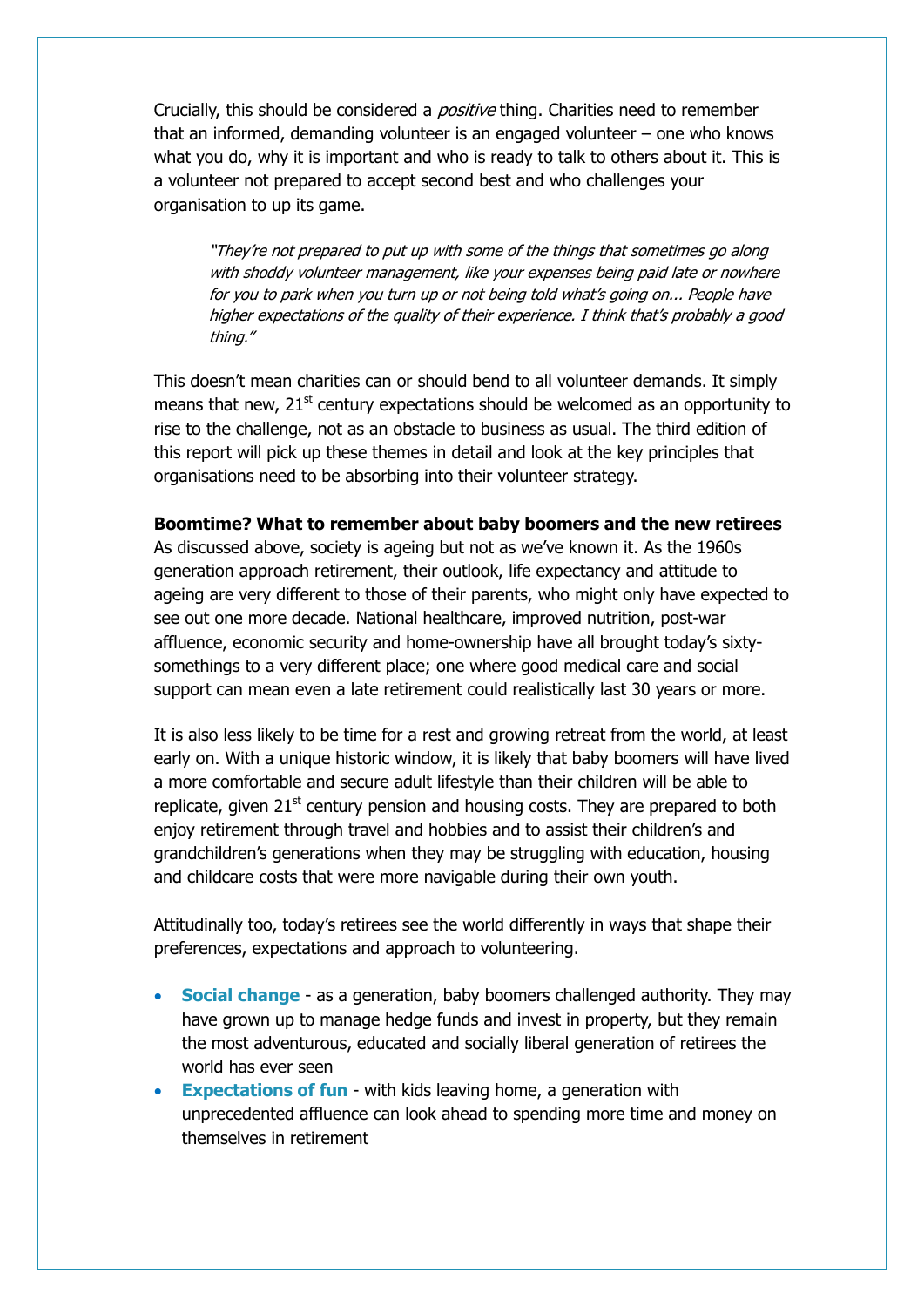**Opportunity** - with savings in the bank, mortgages paid off and broad horizons, this is the first generation with the means to actually fulfil their expectations

As one report $35$  into capturing the volunteering potential of this generation advised, marketing efforts do well to remember that this generation is not ageing in the sense their parents did and messaging must reflect this: "Any organisation that aims to recruit baby boomers now and in the future would be well-advised to adopt the strategy of restructuring their recruitment campaign around a more youthful message and to advertise a range of challenging and creative opportunities."

Similarly, reports by organisations such as Demos<sup>36</sup> emphasise the different value base of the post-war generation, whose individual and often anti-establishment perspective, combined with financial independence and education, have meant raised expectations and a more critical approach to civic engagement. Their engagement with charities, as with politics, business and social mores, is likely to be more informed and challenging than those who came before.

#### **The dutiful volunteers are dying out**

Instead of a generation of older people who are very service-oriented, duty-driven and happy to turn out to volunteer in wind, rain and snow, we have instead a baby boomer generation. If they embrace volunteering, they will want more flexibility, more empowerment and to be more self-directed in what they do. They'll want to be able to drop things so that they can manage their responsibilities, like caring for their parents, children and grandchildren. They have higher expectations of what life is going to be like, longer retirement and more affluence (for some). Several are even going back into work after retirement because of the way the recession has affected pension values.

#### **Baby boomers have different expectations**

Meeting these different expectations makes it vital for charities to learn lessons from the changes in external climates concerning service culture, meaningful experiences and professionalism more broadly. Older volunteers can no longer be relied upon as a 'sure thing', driven by a sense of duty and a need to fill their days. They expect an organisation to be run effectively and for their volunteering experience to deliver a tangible sense of achievement. The social dimension is still key, as the chart from our survey of volunteer managers above shows, but this still requires structure. For today's retirees, in good health and often with wide social circles, charity work will be just one of a number of routes to self-fulfilment and socialising. Charities cannot afford to be complacent.

 $\overline{a}$ 

<sup>&</sup>lt;sup>35</sup> Economic implications of an ageing Australia -

http://www.pc.gov.au/\_\_data/assets/pdf\_file/0017/14219/sub028.pdf

<sup>&</sup>lt;sup>36</sup> Demos, The New Old - http://www.demos.co.uk/files/thenewold.pdf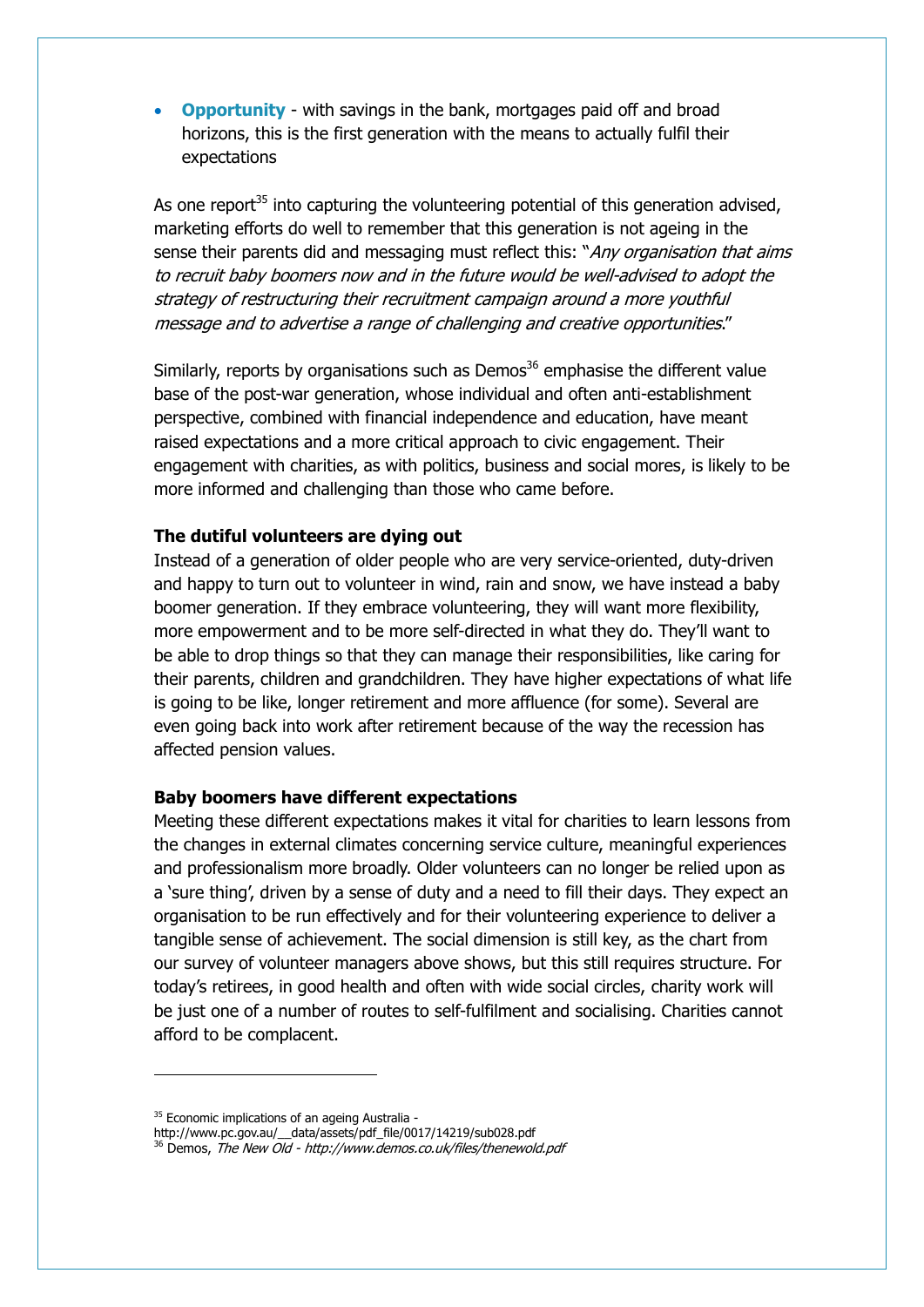"The traditional older volunteers were the ones that we all relied on, who would give that regular time commitment. The baby boomers I think have a different attitude, that's possibly going to be the last remaining affluent group of older volunteers with money. They've got children who they're sending off to university, quite a few of them have good pensions. They're different and they want different things. So it's not simply us just doing the same thing with them, we still have to understand their flexibility and wants from the volunteering with what we do."

Yet despite this impression of carefree retirement bringing adventure and opportunity, it is also vital to be aware of the unique position of this generation and the pressures this has created. The recession, the pensions crisis, stock market volatility and even successive housing bubbles all raise concerns over whether older people can afford to retire in security, given the ongoing financial burdens and anticipated care costs of their longer life expectancies.

"I think the biggest threat to this demographic is going to be when the retirement age goes up, whether or not people - because they're going to have to work into later life - will have as much time or motivation to work in an unpaid capacity."

This has also been the first generation to experience such a tight squeeze in caring responsibilities, with children, grandchildren and sometimes ageing parents all requiring support. Graduate debt, the property market and care costs all contribute to the picture of provider-obligations extending worryingly far into the supposed golden age of retirement for many in their sixties and seventies.

It is also important to note that with busy lives, older volunteers are more likely to consider stepping up an involvement they already have with an organisation than embarking on something totally new. Much of the challenge for volunteer managers, therefore, will be around keeping older volunteers interested and finding ways to deepen their opportunities and reflect their changing needs and commitments. The general principles that apply to all volunteers regarding the need for personalisation, consultation and flexibility are particularly pertinent when it comes to tapping into the potential that has always existed among older volunteers.

And finally baby boomers seem to be much more likely to want to make a difference through their volunteering. Boomers have been a 'change-the-world' generation and want to see that in their volunteering as well. As one commentator puts it, boomers want to make a real difference, not just a contribution